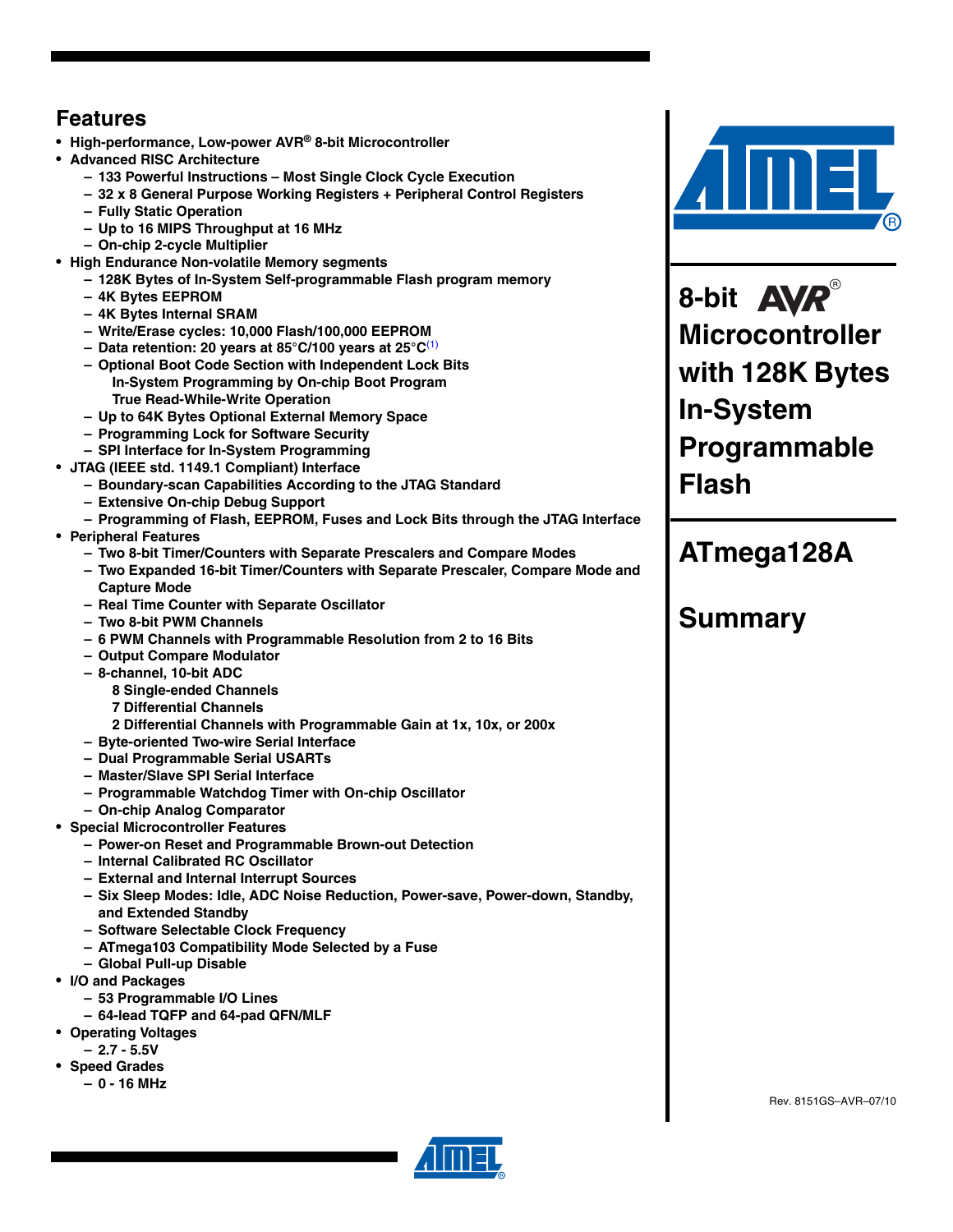## **1. Pin Configurations**





Note: The Pinout figure applies to both TQFP and MLF packages. The bottom pad under the QFN/MLF package should be soldered to ground.

### **2. Overview**

The ATmega128A is a low-power CMOS 8-bit microcontroller based on the AVR enhanced RISC architecture. By executing powerful instructions in a single clock cycle, the ATmega128A achieves throughputs approaching 1 MIPS per MHz allowing the system designer to optimize power consumption versus processing speed.

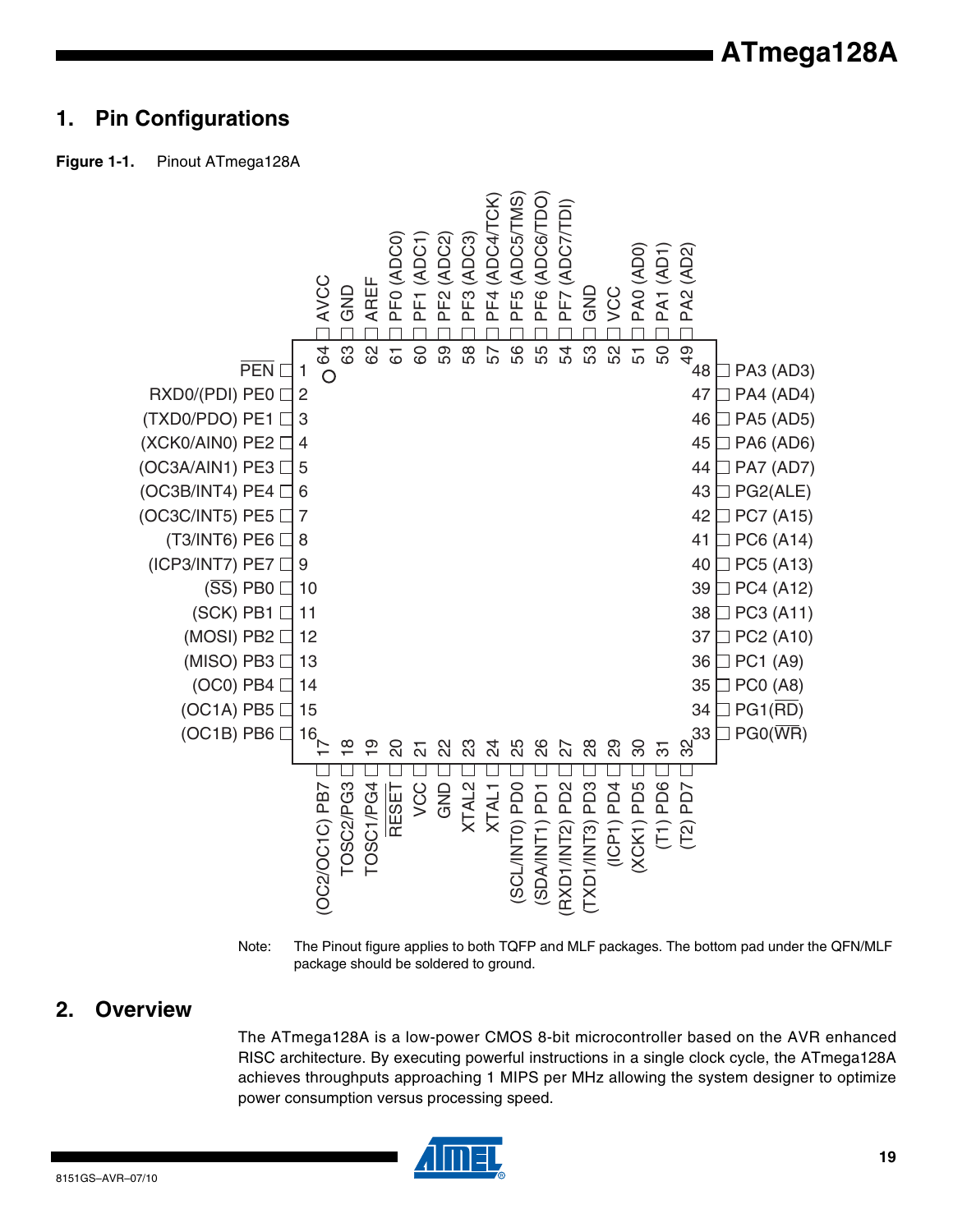### **2.1 Block Diagram**

### **Figure 2-1.** Block Diagram



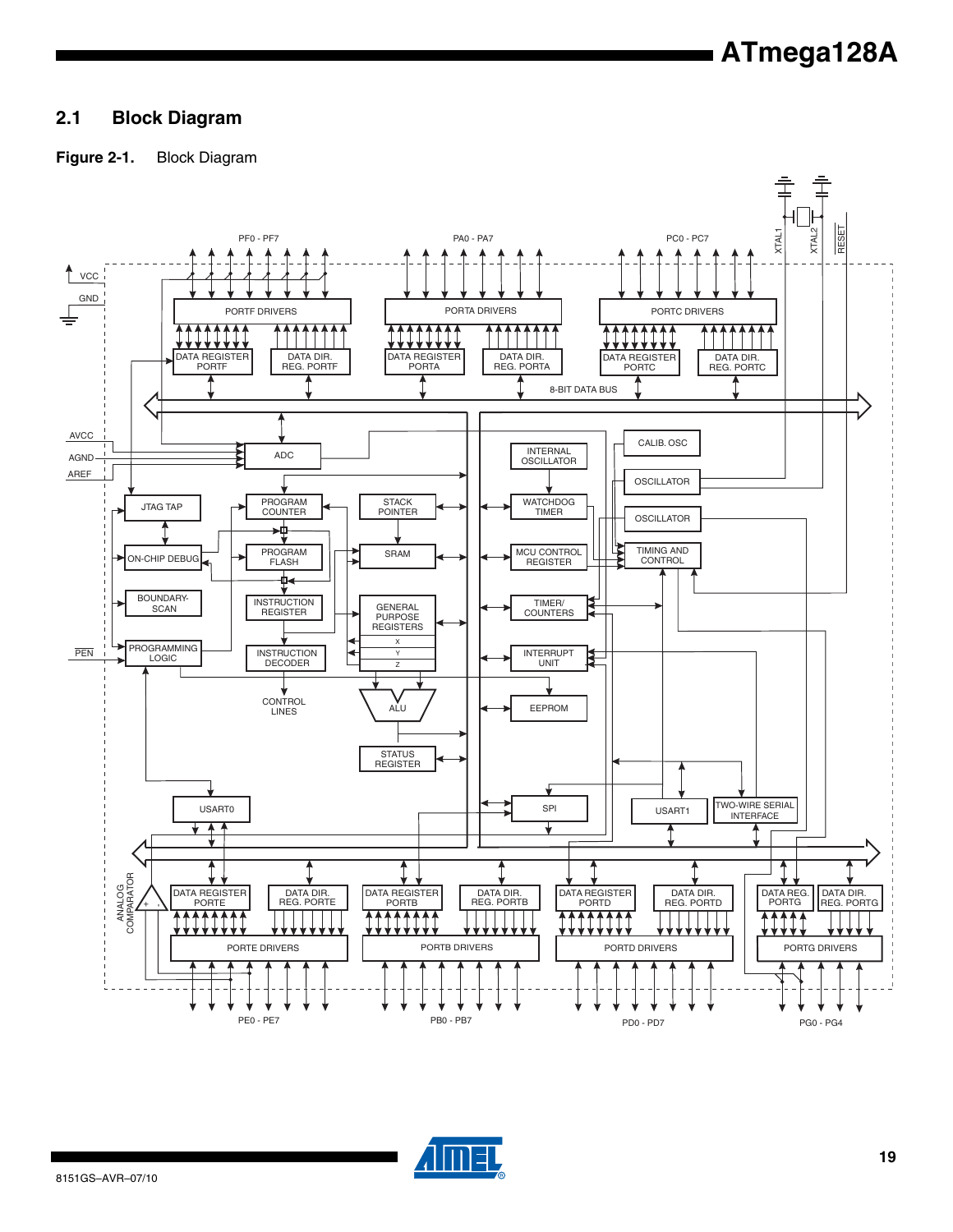The AVR core combines a rich instruction set with 32 general purpose working registers. All the 32 registers are directly connected to the Arithmetic Logic Unit (ALU), allowing two independent registers to be accessed in one single instruction executed in one clock cycle. The resulting architecture is more code efficient while achieving throughputs up to ten times faster than conventional CISC microcontrollers.

The ATmega128A provides the following features: 128K bytes of In-System Programmable Flash with Read-While-Write capabilities, 4K bytes EEPROM, 4K bytes SRAM, 53 general purpose I/O lines, 32 general purpose working registers, Real Time Counter (RTC), four flexible Timer/Counters with compare modes and PWM, 2 USARTs, a byte oriented Two-wire Serial Interface, an 8-channel, 10-bit ADC with optional differential input stage with programmable gain, programmable Watchdog Timer with Internal Oscillator, an SPI serial port, IEEE std. 1149.1 compliant JTAG test interface, also used for accessing the On-chip Debug system and programming and six software selectable power saving modes. The Idle mode stops the CPU while allowing the SRAM, Timer/Counters, SPI port, and interrupt system to continue functioning. The Power-down mode saves the register contents but freezes the Oscillator, disabling all other chip functions until the next interrupt or Hardware Reset. In Power-save mode, the asynchronous timer continues to run, allowing the user to maintain a timer base while the rest of the device is sleeping. The ADC Noise Reduction mode stops the CPU and all I/O modules except Asynchronous Timer and ADC, to minimize switching noise during ADC conversions. In Standby mode, the Crystal/Resonator Oscillator is running while the rest of the device is sleeping. This allows very fast start-up combined with low power consumption. In Extended Standby mode, both the main Oscillator and the Asynchronous Timer continue to run.

The device is manufactured using Atmel's high-density nonvolatile memory technology. The Onchip ISP Flash allows the program memory to be reprogrammed in-system through an SPI serial interface, by a conventional nonvolatile memory programmer, or by an On-chip Boot program running on the AVR core. The boot program can use any interface to download the application program in the application Flash memory. Software in the Boot Flash section will continue to run while the Application Flash section is updated, providing true Read-While-Write operation. By combining an 8-bit RISC CPU with In-System Self-Programmable Flash on a monolithic chip, the Atmel ATmega128A is a powerful microcontroller that provides a highly flexible and cost effective solution to many embedded control applications.

The ATmega128A AVR is supported with a full suite of program and system development tools including: C compilers, macro assemblers, program debugger/simulators, in-circuit emulators, and evaluation kits.

### **2.2 ATmega103 and ATmega128A Compatibility**

The ATmega128A is a highly complex microcontroller where the number of I/O locations supersedes the 64 I/O locations reserved in the AVR instruction set. To ensure backward compatibility with the ATmega103, all I/O locations present in ATmega103 have the same location in ATmega128A. Most additional I/O locations are added in an Extended I/O space starting from \$60 to \$FF, (i.e., in the ATmega103 internal RAM space). These locations can be reached by using LD/LDS/LDD and ST/STS/STD instructions only, not by using IN and OUT instructions. The relocation of the internal RAM space may still be a problem for ATmega103 users. Also, the increased number of interrupt vectors might be a problem if the code uses absolute addresses. To solve these problems, an ATmega103 compatibility mode can be selected by programming the fuse M103C. In this mode, none of the functions in the Extended I/O space are in use, so the internal RAM is located as in ATmega103. Also, the Extended Interrupt vectors are removed.

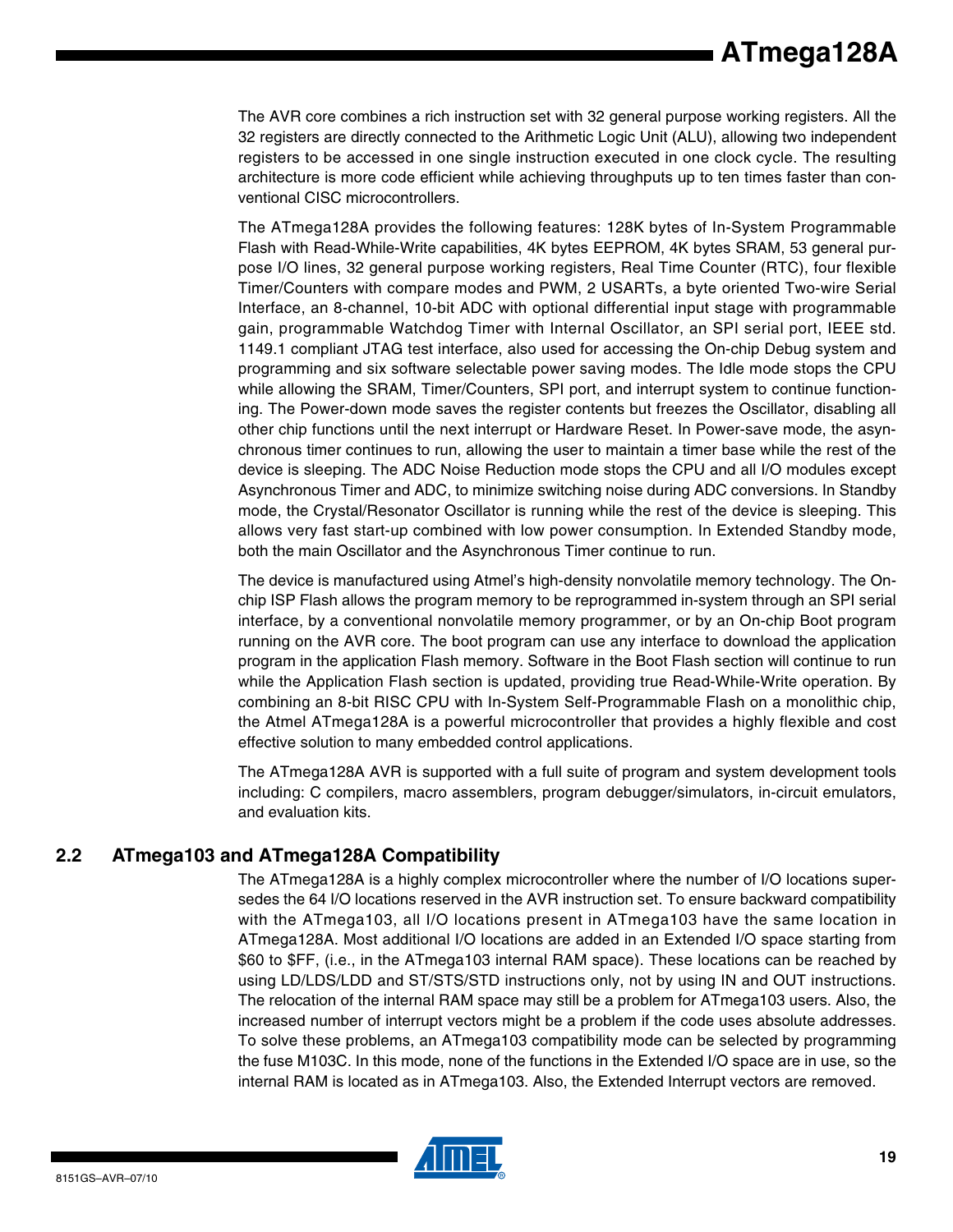**ATmega128A**

The ATmega128A is 100% pin compatible with ATmega103, and can replace the ATmega103 on current Printed Circuit Boards. The application note "Replacing ATmega103 by ATmega128A" describes what the user should be aware of replacing the ATmega103 by an ATmega128A.

### **2.2.1 ATmega103 Compatibility Mode**

By programming the M103C fuse, the ATmega128 will be compatible with the ATmega103 regards to RAM, I/O pins and interrupt vectors as described above. However, some new features in ATmega128 are not available in this compatibility mode, these features are listed below:

- One USART instead of two, Asynchronous mode only. Only the eight least significant bits of the Baud Rate Register is available.
- One 16 bits Timer/Counter with two compare registers instead of two 16-bit Timer/Counters with three compare registers.
- Two-wire serial interface is not supported.
- Port C is output only.
- Port G serves alternate functions only (not a general I/O port).
- Port F serves as digital input only in addition to analog input to the ADC.
- Boot Loader capabilities is not supported.
- It is not possible to adjust the frequency of the internal calibrated RC Oscillator.
- The External Memory Interface can not release any Address pins for general I/O, neither configure different wait-states to different External Memory Address sections.
- In addition, there are some other minor differences to make it more compatible to ATmega103:
- Only EXTRF and PORF exists in MCUCSR.
- Timed sequence not required for Watchdog Time-out change.
- External Interrupt pins 3 0 serve as level interrupt only.
- USART has no FIFO buffer, so data overrun comes earlier.

Unused I/O bits in ATmega103 should be written to 0 to ensure same operation in ATmega128.

### **2.3 Pin Descriptions**

**2.3.1 VCC**

Digital supply voltage.

### **2.3.2 GND**

Ground.

### **2.3.3 Port A (PA7:PA0)**

Port A is an 8-bit bi-directional I/O port with internal pull-up resistors (selected for each bit). The Port A output buffers have symmetrical drive characteristics with both high sink and source capability. As inputs, Port A pins that are externally pulled low will source current if the pull-up resistors are activated. The Port A pins are tri-stated when a reset condition becomes active, even if the clock is not running.

Port A also serves the functions of various special features of the ATmega128A as listed on page 73.

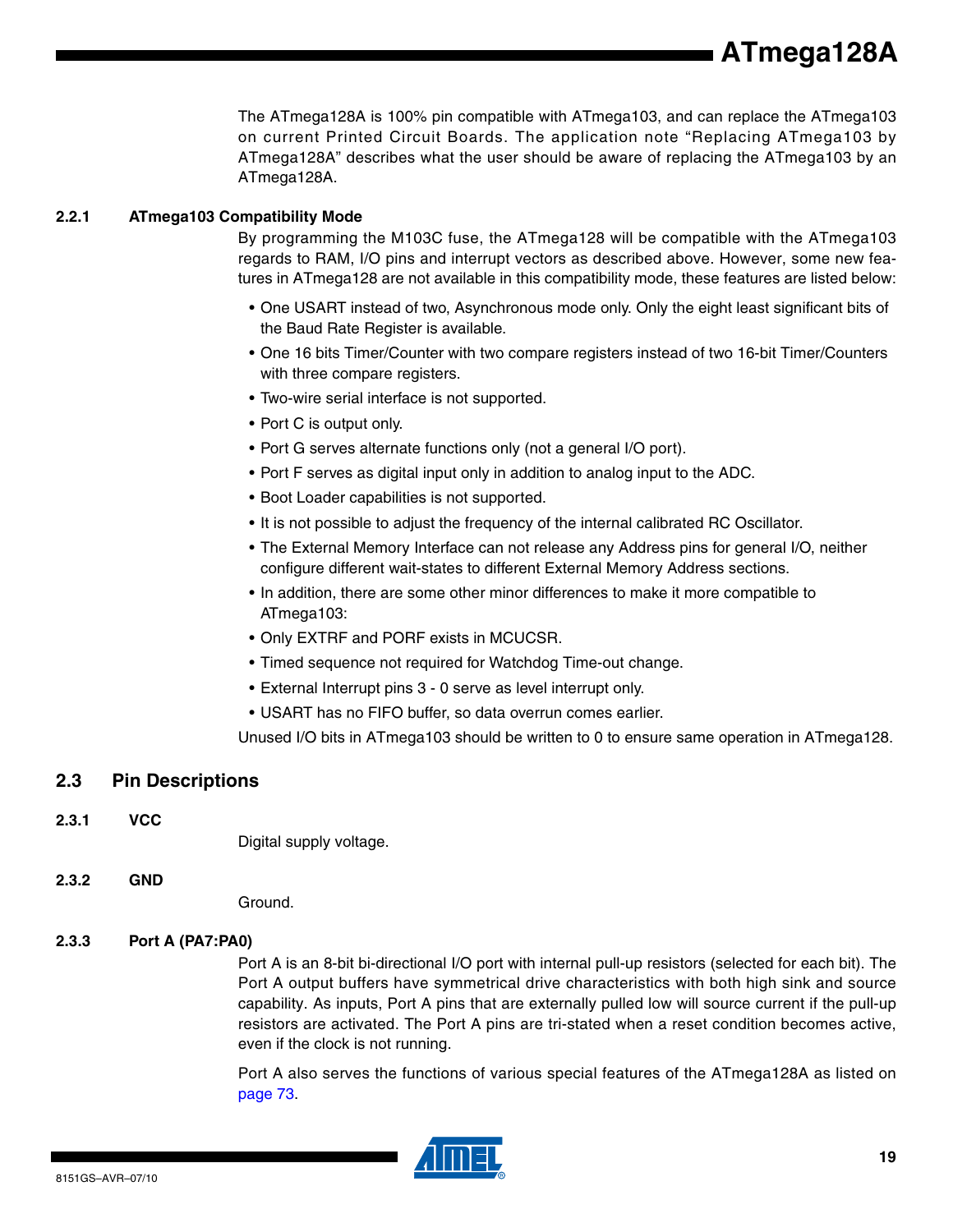#### **2.3.4 Port B (PB7:PB0)**

Port B is an 8-bit bi-directional I/O port with internal pull-up resistors (selected for each bit). The Port B output buffers have symmetrical drive characteristics with both high sink and source capability. As inputs, Port B pins that are externally pulled low will source current if the pull-up resistors are activated. The Port B pins are tri-stated when a reset condition becomes active, even if the clock is not running.

Port B also serves the functions of various special features of the ATmega128A as listed on page 74.

#### **2.3.5 Port C (PC7:PC0)**

Port C is an 8-bit bi-directional I/O port with internal pull-up resistors (selected for each bit). The Port C output buffers have symmetrical drive characteristics with both high sink and source capability. As inputs, Port C pins that are externally pulled low will source current if the pull-up resistors are activated. The Port C pins are tri-stated when a reset condition becomes active, even if the clock is not running.

Port C also serves the functions of special features of the ATmega128A as listed on page 76. In ATmega103 compatibility mode, Port C is output only, and the port C pins are **not** tri-stated when a reset condition becomes active.

Note: The ATmega128A is by default shipped in ATmega103 compatibility mode. Thus, if the parts are not programmed before they are put on the PCB, PORTC will be output during first power up, and until the ATmega103 compatibility mode is disabled.

#### **2.3.6 Port D (PD7:PD0)**

Port D is an 8-bit bi-directional I/O port with internal pull-up resistors (selected for each bit). The Port D output buffers have symmetrical drive characteristics with both high sink and source capability. As inputs, Port D pins that are externally pulled low will source current if the pull-up resistors are activated. The Port D pins are tri-stated when a reset condition becomes active, even if the clock is not running.

Port D also serves the functions of various special features of the ATmega128A as listed on page 78.

#### **2.3.7 Port E (PE7:PE0)**

Port E is an 8-bit bi-directional I/O port with internal pull-up resistors (selected for each bit). The Port E output buffers have symmetrical drive characteristics with both high sink and source capability. As inputs, Port E pins that are externally pulled low will source current if the pull-up resistors are activated. The Port E pins are tri-stated when a reset condition becomes active, even if the clock is not running.

Port E also serves the functions of various special features of the ATmega128A as listed on page 81.

#### **2.3.8 Port F (PF7:PF0)**

Port F serves as the analog inputs to the A/D Converter.

Port F also serves as an 8-bit bi-directional I/O port, if the A/D Converter is not used. Port pins can provide internal pull-up resistors (selected for each bit). The Port F output buffers have symmetrical drive characteristics with both high sink and source capability. As inputs, Port F pins that are externally pulled low will source current if the pull-up resistors are activated. The Port F pins are tri-stated when a reset condition becomes active, even if the clock is not running. If the

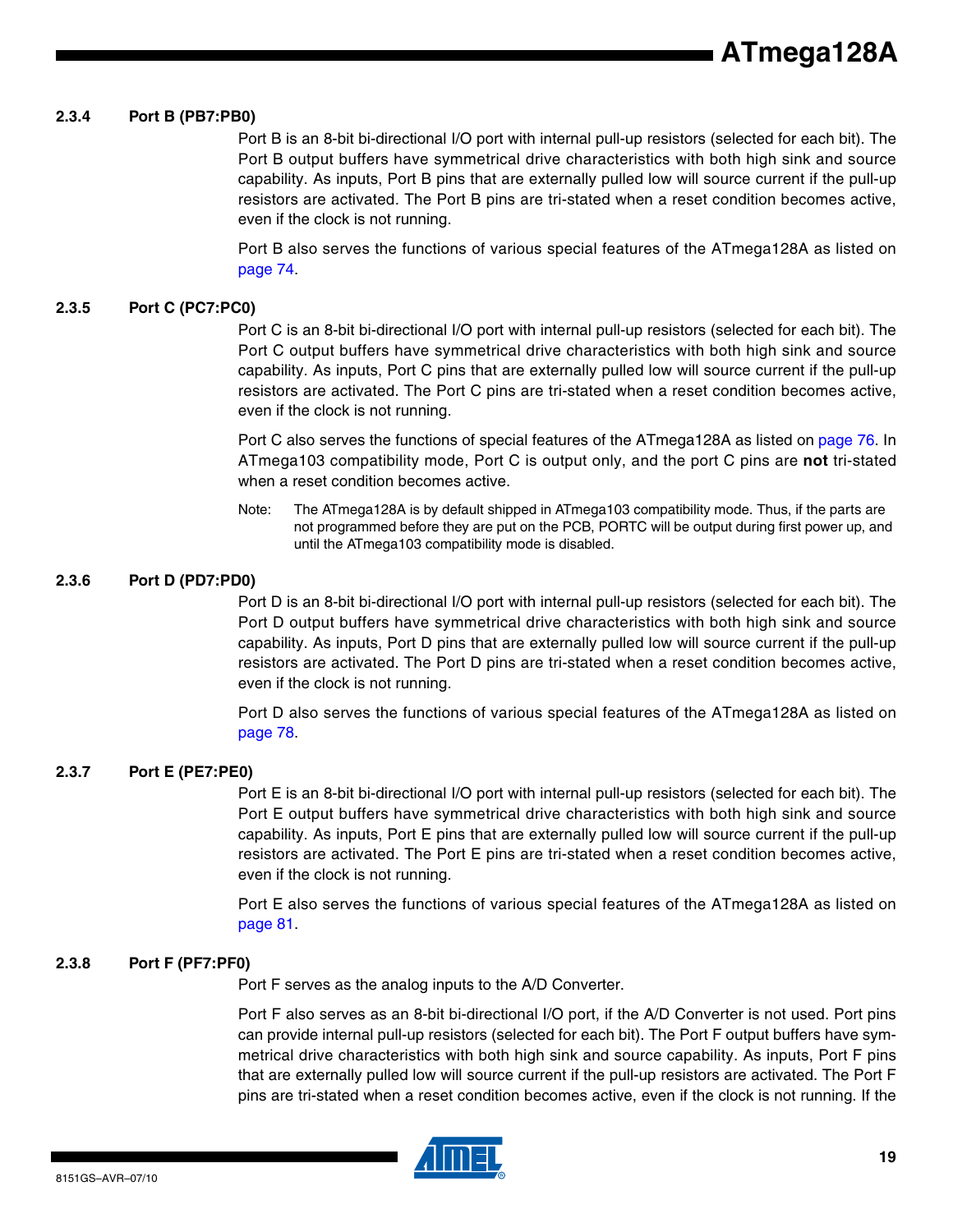**ATmega128A**

JTAG interface is enabled, the pull-up resistors on pins PF7(TDI), PF5(TMS), and PF4(TCK) will be activated even if a Reset occurs.

The TDO pin is tri-stated unless TAP states that shift out data are entered.

Port F also serves the functions of the JTAG interface.

In ATmega103 compatibility mode, Port F is an input Port only.

### **2.3.9 Port G (PG4:PG0)**

Port G is a 5-bit bi-directional I/O port with internal pull-up resistors (selected for each bit). The Port G output buffers have symmetrical drive characteristics with both high sink and source capability. As inputs, Port G pins that are externally pulled low will source current if the pull-up resistors are activated. The Port G pins are tri-stated when a reset condition becomes active, even if the clock is not running.

Port G also serves the functions of various special features.

The port G pins are tri-stated when a reset condition becomes active, even if the clock is not running.

In ATmega103 compatibility mode, these pins only serves as strobes signals to the external memory as well as input to the 32 kHz Oscillator, and the pins are initialized to PG0 = 1, PG1 = 1, and PG2 = 0 asynchronously when a reset condition becomes active, even if the clock is not running. PG3 and PG4 are oscillator pins.

### **2.3.10 RESET**

**2.3.12 XTAL2**

**2.3.14 AREF**

**2.3.15 PEN**

Reset input. A low level on this pin for longer than the minimum pulse length will generate a reset, even if the clock is not running. The minimum pulse length is given in "System and Reset Characteristics" on page 324. Shorter pulses are not guaranteed to generate a reset.

- **2.3.11 XTAL1**
	- Input to the inverting Oscillator amplifier and input to the internal clock operating circuit.
		- Output from the inverting Oscillator amplifier.
	- **2.3.13 AVCC**
		- AVCC is the supply voltage pin for Port F and the A/D Converter. It should be externally connected to  $V_{CC}$ , even if the ADC is not used. If the ADC is used, it should be connected to  $V_{CC}$ through a low-pass filter.

### AREF is the analog reference pin for the A/D Converter.

PEN is a programming enable pin for the SPI Serial Programming mode, and is internally pulled high . By holding this pin low during a Power-on Reset, the device will enter the SPI Serial Programming mode. PEN has no function during normal operation.

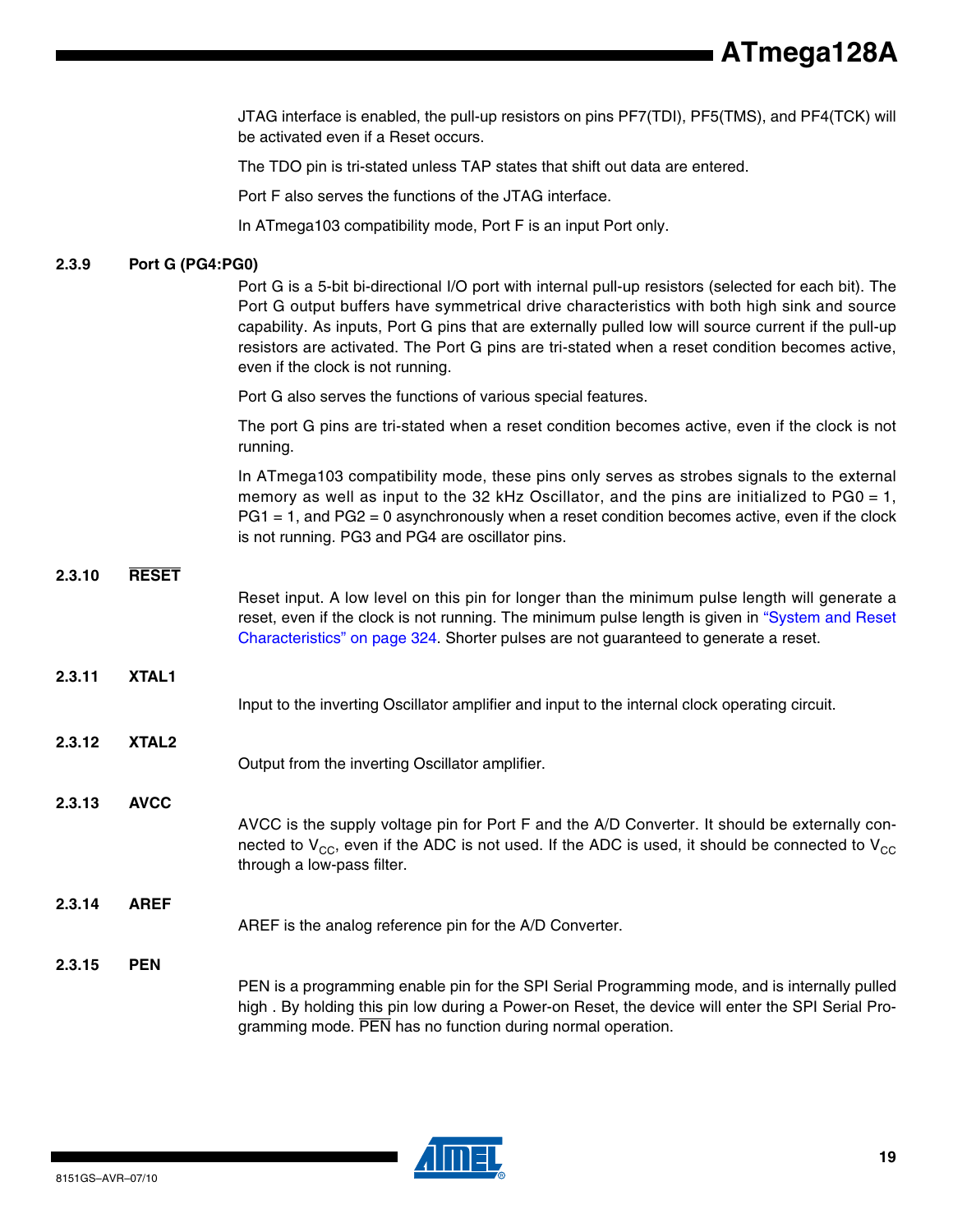### **3. Resources**

A comprehensive set of development tools, application notes, and datasheets are available for download on http://www.atmel.com/avr.

ATmega128A/L rev. A - M characterization is found in the ATmega128A Appendix B.

### **4. Data Retention**

Reliability Qualification results show that the projected data retention failure rate is much less than 1 PPM over 20 years at 85°C or 100 years at 25°C.

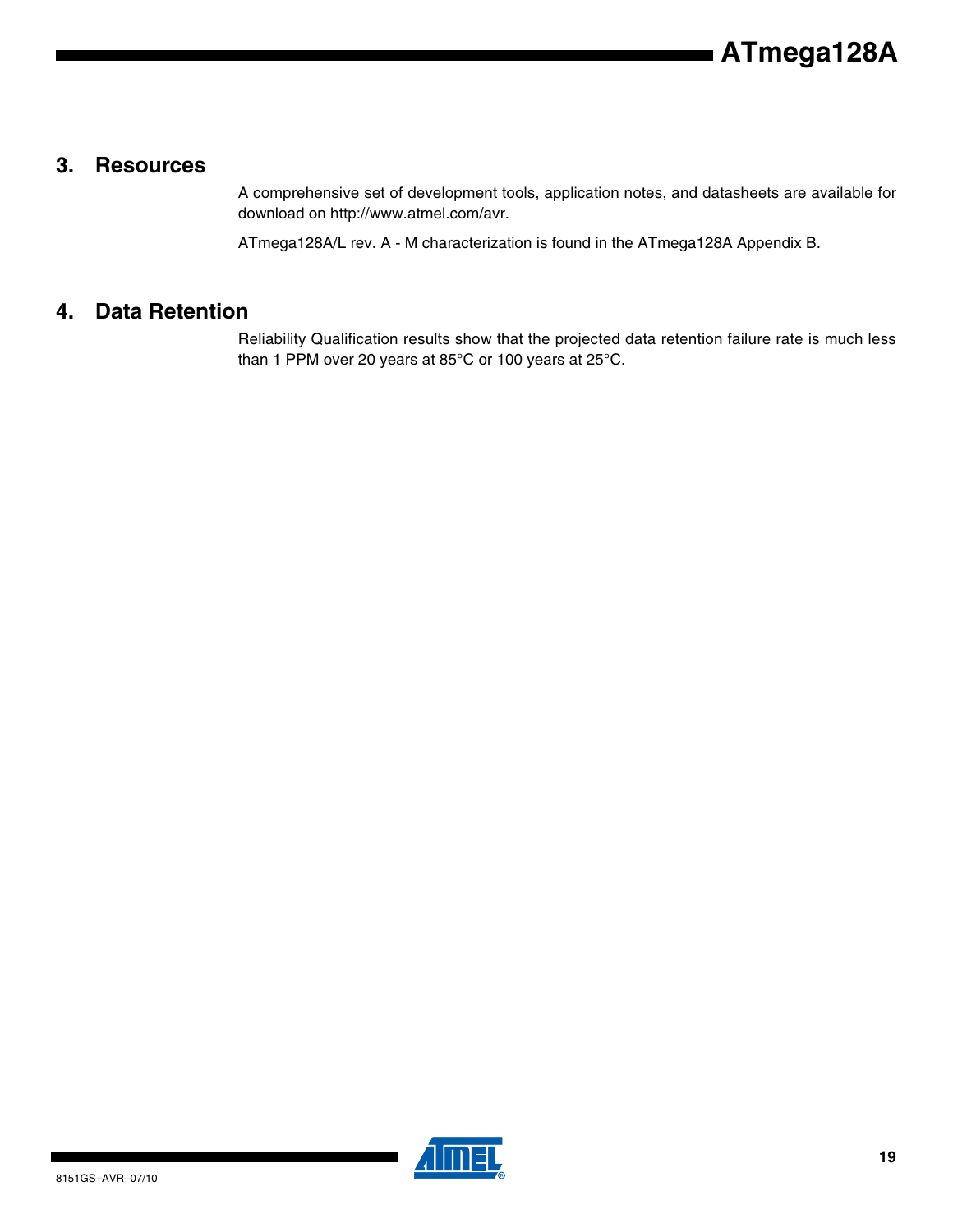## **5. Register Summary (Continued)**

| <b>Address</b>              | Name                      | Bit 7                                         | Bit 6                                                | Bit 5                                         | Bit 4                                                                                                       | Bit 3                                                | Bit 2                    | Bit 1                           | Bit 0                                                | Page       |
|-----------------------------|---------------------------|-----------------------------------------------|------------------------------------------------------|-----------------------------------------------|-------------------------------------------------------------------------------------------------------------|------------------------------------------------------|--------------------------|---------------------------------|------------------------------------------------------|------------|
| (SFF)                       | Reserved                  | $\overline{\phantom{0}}$                      | $-$                                                  | $\overline{\phantom{0}}$                      | $\overline{\phantom{a}}$                                                                                    | $\overline{\phantom{0}}$                             | $\overline{\phantom{a}}$ | $\overline{\phantom{m}}$        | $-$                                                  |            |
| $\mathcal{L}_{\mathcal{L}}$ | Reserved                  | $\overline{\phantom{m}}$                      | $\overline{\phantom{m}}$                             | $\overline{\phantom{m}}$                      | $\equiv$                                                                                                    | Ξ                                                    | $\qquad \qquad =$        | $\overline{\phantom{m}}$        | $\overline{\phantom{m}}$                             |            |
| (\$9E)                      | Reserved                  | $\overline{\phantom{a}}$                      | $\equiv$                                             | $\equiv$                                      | $\equiv$                                                                                                    | $\overline{\phantom{a}}$                             | $\overline{\phantom{a}}$ | $\equiv$                        | $\equiv$                                             |            |
| (\$9D)                      | UCSR1C                    | $\qquad \qquad -$                             | UMSEL1                                               | UPM11                                         | UPM10                                                                                                       | USBS1                                                | UCSZ11                   | UCSZ10                          | UCPOL1                                               | 195        |
| (\$9C)                      | UDR1                      |                                               |                                                      |                                               |                                                                                                             | USART1 I/O Data Register                             |                          |                                 |                                                      | 192        |
| (\$9B)                      | UCSR1A                    | RXC1                                          | TXC1                                                 | UDRE1                                         | FE <sub>1</sub>                                                                                             | DOR <sub>1</sub>                                     | UPE1                     | U2X1                            | MPCM1                                                | 193        |
| (\$9A)                      | UCSR1B                    | RXCIE1                                        | <b>TXCIE1</b>                                        | UDRIE1                                        | RXEN1                                                                                                       | TXEN1                                                | UCSZ12                   | <b>RXB81</b>                    | TXB81                                                | 194        |
| (\$99)                      | UBRR1L                    |                                               |                                                      |                                               |                                                                                                             | USART1 Baud Rate Register Low                        |                          |                                 |                                                      | 197        |
| (\$98)                      | UBRR1H                    | $\equiv$                                      | $\equiv$                                             |                                               |                                                                                                             |                                                      |                          | USART1 Baud Rate Register High  |                                                      | 197        |
| (\$97)                      | Reserved                  | $\equiv$                                      | $\equiv$                                             | $\overline{\phantom{0}}$                      | $\equiv$                                                                                                    | $\equiv$                                             | $\overline{\phantom{a}}$ | $\overline{\phantom{a}}$        | $-$                                                  |            |
| (\$96)                      | Reserved                  | $\overline{\phantom{m}}$                      | $\overline{\phantom{a}}$                             | $\overline{\phantom{a}}$                      | $\overline{\phantom{m}}$                                                                                    | $\overline{\phantom{a}}$                             | $\overline{\phantom{a}}$ | $\overline{\phantom{a}}$        | $\overline{\phantom{a}}$                             |            |
| (\$95)                      | <b>UCSR0C</b>             | $\overline{\phantom{a}}$                      | <b>UMSEL0</b>                                        | UPM01                                         | UPM00                                                                                                       | USBS0                                                | UCSZ01                   | UCSZ00                          | <b>UCPOL0</b>                                        | 195        |
| (\$94)                      | Reserved                  | $\overline{\phantom{a}}$                      | $\qquad \qquad -$                                    | $\overline{\phantom{0}}$                      | $\overline{\phantom{a}}$                                                                                    | $\overline{\phantom{0}}$                             | $\overline{\phantom{a}}$ | $\overline{\phantom{a}}$        | $\overline{\phantom{a}}$                             |            |
| (\$93)                      | Reserved                  | $\overline{\phantom{m}}$                      | $\overline{\phantom{a}}$                             | $\overline{\phantom{m}}$                      | $\qquad \qquad -$                                                                                           | $\overline{\phantom{m}}$                             | $\overline{\phantom{m}}$ | $\overline{\phantom{m}}$        | $\overline{\phantom{m}}$                             |            |
| (\$92)                      | Reserved                  | $\overline{\phantom{m}}$<br>$\qquad \qquad -$ | $\overline{\phantom{a}}$<br>$\qquad \qquad -$        | $\overline{\phantom{m}}$<br>$\qquad \qquad -$ | $\overline{\phantom{a}}$<br>$\overline{\phantom{a}}$                                                        | $\overline{\phantom{m}}$<br>$\overline{\phantom{a}}$ | $\overline{\phantom{m}}$ | $-$<br>$\overline{\phantom{m}}$ | $\overline{\phantom{m}}$<br>$\overline{\phantom{0}}$ |            |
| (\$91)                      | Reserved<br><b>UBRR0H</b> | $\overline{\phantom{a}}$                      | $\overline{\phantom{a}}$                             | $\equiv$                                      | $\equiv$                                                                                                    |                                                      |                          |                                 |                                                      | 197        |
| (\$90)<br>(\$8F)            | Reserved                  | $\overline{\phantom{a}}$                      | $\overline{\phantom{a}}$                             | $\overline{\phantom{a}}$                      | $\overline{\phantom{a}}$                                                                                    | $\overline{\phantom{a}}$                             |                          | USART0 Baud Rate Register High  | $\overline{\phantom{a}}$                             |            |
| (\$8E)                      | Reserved                  | $\overline{\phantom{m}}$                      | $\overline{\phantom{0}}$                             | $\overline{\phantom{a}}$                      |                                                                                                             |                                                      |                          |                                 |                                                      |            |
| (\$BD)                      | Reserved                  | $\equiv$                                      | $\overline{\phantom{a}}$                             | $\overline{\phantom{a}}$                      | $\overline{\phantom{m}}$                                                                                    | $-$                                                  | $\overline{\phantom{m}}$ | $\overline{\phantom{m}}$        | $\overline{\phantom{m}}$                             |            |
| (\$BC)                      | TCCR3C                    | FOC3A                                         | FOC3B                                                | FOC3C                                         | $\overline{\phantom{m}}$                                                                                    | $\overline{\phantom{a}}$                             | $\overline{\phantom{m}}$ | $\overline{\phantom{a}}$        | $\overline{\phantom{a}}$                             | 138        |
| (\$BB)                      | TCCR3A                    | COM3A1                                        | COM3A0                                               | COM3B1                                        | COM3B0                                                                                                      | COM3C1                                               | COM3C0                   | WGM31                           | WGM30                                                | 134        |
| (\$BA)                      | TCCR3B                    | ICNC3                                         | ICES3                                                | $\overline{\phantom{a}}$                      | WGM33                                                                                                       | WGM32                                                | CS32                     | CS31                            | <b>CS30</b>                                          | 137        |
| (\$89)                      | TCNT3H                    |                                               |                                                      |                                               | Timer/Counter3 - Counter Register High Byte                                                                 |                                                      |                          |                                 |                                                      | 139        |
| (\$88)                      | <b>TCNT3L</b>             |                                               |                                                      |                                               | Timer/Counter3 - Counter Register Low Byte                                                                  |                                                      |                          |                                 |                                                      | 139        |
| (\$87)                      | OCR3AH                    |                                               |                                                      |                                               | Timer/Counter3 - Output Compare Register A High Byte                                                        |                                                      |                          |                                 |                                                      | 140        |
| ( \$86)                     | OCR3AL                    |                                               |                                                      |                                               | Timer/Counter3 - Output Compare Register A Low Byte                                                         |                                                      |                          |                                 |                                                      | 140        |
| (\$85)                      | OCR3BH                    |                                               | Timer/Counter3 - Output Compare Register B High Byte |                                               |                                                                                                             |                                                      |                          |                                 | 140                                                  |            |
| (\$84)                      | OCR3BL                    |                                               | Timer/Counter3 - Output Compare Register B Low Byte  |                                               |                                                                                                             |                                                      |                          |                                 | 140                                                  |            |
| (\$83)                      | OCR3CH                    |                                               | Timer/Counter3 - Output Compare Register C High Byte |                                               |                                                                                                             |                                                      |                          |                                 | 140                                                  |            |
| (\$82)                      | OCR3CL                    |                                               | Timer/Counter3 - Output Compare Register C Low Byte  |                                               |                                                                                                             |                                                      |                          |                                 | 140                                                  |            |
| (\$81)                      | ICR3H                     |                                               |                                                      |                                               | Timer/Counter3 - Input Capture Register High Byte                                                           |                                                      |                          |                                 |                                                      | 141        |
| (\$80)                      | ICR3L                     |                                               |                                                      |                                               | Timer/Counter3 - Input Capture Register Low Byte                                                            |                                                      |                          |                                 |                                                      | 141        |
| (\$7F)                      | Reserved                  | $\overline{\phantom{0}}$                      | $\equiv$                                             | $\overline{\phantom{m}}$                      | $\overline{\phantom{a}}$                                                                                    | $\equiv$                                             | $\equiv$                 | $\equiv$                        | $-$                                                  |            |
| (\$7E)                      | Reserved                  | $\overline{\phantom{m}}$                      | $\overline{\phantom{a}}$                             | $\qquad \qquad -$                             | $\overline{\phantom{a}}$                                                                                    | $\equiv$                                             | $\overline{\phantom{m}}$ | $\overline{\phantom{a}}$        | $\overline{\phantom{a}}$                             |            |
| (\$7D)                      | <b>ETIMSK</b>             | $\overline{\phantom{a}}$                      | $\overline{\phantom{a}}$                             | TICIE3                                        | OCIE3A                                                                                                      | OCIE3B                                               | TOIE <sub>3</sub>        | OCIE3C                          | OCIE1C                                               | 142        |
| (\$7C)                      | <b>ETIFR</b>              | $\overline{\phantom{a}}$                      | $\qquad \qquad -$                                    | ICF3                                          | OCF3A                                                                                                       | OCF3B                                                | TOV <sub>3</sub>         | OCF3C                           | OCF1C                                                | 143        |
| (\$7B)                      | Reserved                  | $\overline{\phantom{a}}$                      | $\overline{\phantom{m}}$                             | $\overline{\phantom{m}}$                      | $\overline{\phantom{m}}$                                                                                    | $\overline{\phantom{m}}$                             | $\overline{\phantom{m}}$ | $\overline{\phantom{a}}$        | $\overline{\phantom{a}}$                             |            |
| (\$7A)                      | TCCR1C                    | FOC1A                                         | FOC1B                                                | FOC <sub>1</sub> C                            | $\equiv$                                                                                                    | $\equiv$                                             | $\equiv$                 | $\equiv$                        | $\overline{\phantom{0}}$                             | 138        |
| (\$79)                      | OCR1CH                    |                                               |                                                      |                                               | Timer/Counter1 - Output Compare Register C High Byte<br>Timer/Counter1 - Output Compare Register C Low Byte |                                                      |                          |                                 |                                                      | 140<br>140 |
| (\$78)<br>(\$77)            | OCR1CL<br>Reserved        | $\overline{\phantom{a}}$                      | $\overline{\phantom{a}}$                             | $\overline{\phantom{a}}$                      | $\overline{\phantom{a}}$                                                                                    |                                                      |                          | $\overline{\phantom{a}}$        | $\qquad \qquad -$                                    |            |
| (\$76)                      | Reserved                  | $\overline{\phantom{m}}$                      | $\overline{\phantom{0}}$                             | $\qquad \qquad -$                             |                                                                                                             |                                                      | $\overline{\phantom{a}}$ | $\overline{\phantom{a}}$        | $\overline{\phantom{m}}$                             |            |
| (\$75)                      | Reserved                  | $\overline{\phantom{a}}$                      | $\qquad \qquad -$                                    | $\overline{\phantom{a}}$                      | $\overline{\phantom{a}}$                                                                                    | $\overline{\phantom{a}}$                             | $\overline{\phantom{a}}$ | $\overline{\phantom{a}}$        | $\overline{\phantom{m}}$                             |            |
| (\$74)                      | <b>TWCR</b>               | <b>TWINT</b>                                  | <b>TWEA</b>                                          | <b>TWSTA</b>                                  | <b>TWSTO</b>                                                                                                | <b>TWWC</b>                                          | <b>TWEN</b>              | $\sim$                          | <b>TWIE</b>                                          | 226        |
| (\$73)                      | TWDR                      |                                               |                                                      |                                               | Two-wire Serial Interface Data Register                                                                     |                                                      |                          |                                 |                                                      | 228        |
| (\$72)                      | TWAR                      | TWA6                                          | TWA5                                                 | TWA4                                          | TWA3                                                                                                        | TWA2                                                 | TWA1                     | TWA0                            | <b>TWGCE</b>                                         | 229        |
| (\$71)                      | <b>TWSR</b>               | TWS7                                          | TWS6                                                 | TWS5                                          | TWS4                                                                                                        | TWS3                                                 |                          | TWPS1                           | TWPS0                                                | 228        |
| (\$70)                      | <b>TWBR</b>               |                                               |                                                      |                                               | Two-wire Serial Interface Bit Rate Register                                                                 |                                                      |                          |                                 |                                                      | 226        |
| (\$6F)                      | OSCCAL                    |                                               |                                                      |                                               |                                                                                                             | <b>Oscillator Calibration Register</b>               |                          |                                 |                                                      | 44         |
| (\$6E)                      | Reserved                  | $ \,$                                         | $\overline{\phantom{m}}$                             | $\overline{\phantom{a}}$                      | $\sim$                                                                                                      | $-$                                                  | $\equiv$                 | $\overline{\phantom{m}}$        | $\overline{\phantom{m}}$                             |            |
| $(\$6D)$                    | <b>XMCRA</b>              | $\overline{\phantom{a}}$                      | SRL <sub>2</sub>                                     | SRL1                                          | <b>SRL0</b>                                                                                                 | SRW01                                                | SRW00                    | SRW11                           |                                                      | 34         |
| (\$6C)                      | <b>XMCRB</b>              | <b>XMBK</b>                                   | $-$                                                  | $\overline{\phantom{a}}$                      | $\overline{\phantom{a}}$                                                                                    | $\equiv$                                             | XMM <sub>2</sub>         | XMM1                            | XMM0                                                 | 35         |
| (\$6B)                      | Reserved                  | $\overline{\phantom{m}}$                      | $\overline{\phantom{a}}$                             | $\overline{\phantom{a}}$                      | $\overline{\phantom{a}}$                                                                                    | $\overline{\phantom{a}}$                             | $\overline{\phantom{a}}$ | $\overline{\phantom{m}}$        | $\overline{\phantom{a}}$                             |            |
| (\$6A)                      | <b>EICRA</b>              | ISC31                                         | ISC <sub>30</sub>                                    | ISC <sub>21</sub>                             | ISC <sub>20</sub>                                                                                           | ISC11                                                | ISC <sub>10</sub>        | ISC01                           | ISC00                                                | 90         |
| (\$69)                      | Reserved                  | $\equiv$                                      | $\equiv$                                             | $\overline{\phantom{a}}$                      | $\overline{\phantom{a}}$                                                                                    | $\overline{\phantom{a}}$                             | $\overline{\phantom{a}}$ | $\overline{\phantom{a}}$        | $\equiv$                                             |            |
| (\$68)                      | <b>SPMCSR</b>             | <b>SPMIE</b>                                  | RWWSB                                                | $\overline{\phantom{m}}$                      | <b>RWWSRE</b>                                                                                               | <b>BLBSET</b>                                        | <b>PGWRT</b>             | <b>PGERS</b>                    | <b>SPMEN</b>                                         | 289        |
| (\$67)                      | Reserved                  | $\equiv$                                      | $\equiv$                                             | $\equiv$                                      | $\equiv$                                                                                                    | $\equiv$                                             | $\equiv$                 | $\equiv$                        | $\equiv$                                             |            |
| (\$66)                      | Reserved                  | $\overline{\phantom{m}}$                      | $\overline{\phantom{a}}$                             | $\overline{\phantom{m}}$                      | $\overline{\phantom{m}}$                                                                                    | $\overline{\phantom{a}}$                             | $\overline{\phantom{a}}$ | $\overline{\phantom{m}}$        | $\overline{\phantom{m}}$                             |            |
| (\$65)                      | <b>PORTG</b>              | $\overline{\phantom{a}}$                      | $\overline{\phantom{a}}$                             |                                               | PORTG4                                                                                                      | PORTG3                                               | PORTG2                   | PORTG1                          | PORTG0                                               | 89         |
| (\$64)                      | <b>DDRG</b>               | $\overline{\phantom{m}}$                      | $-$                                                  | $\overline{\phantom{a}}$                      | DDG4                                                                                                        | DDG3                                                 | DDG <sub>2</sub>         | DDG1                            | DDG <sub>0</sub>                                     | 89         |
| (\$63)                      | <b>PING</b>               | $\overline{\phantom{m}}$                      | $\overline{\phantom{a}}$                             | $\overline{\phantom{m}}$                      | PING4                                                                                                       | PING3                                                | PING <sub>2</sub>        | PING1                           | PING0                                                | 89         |



▊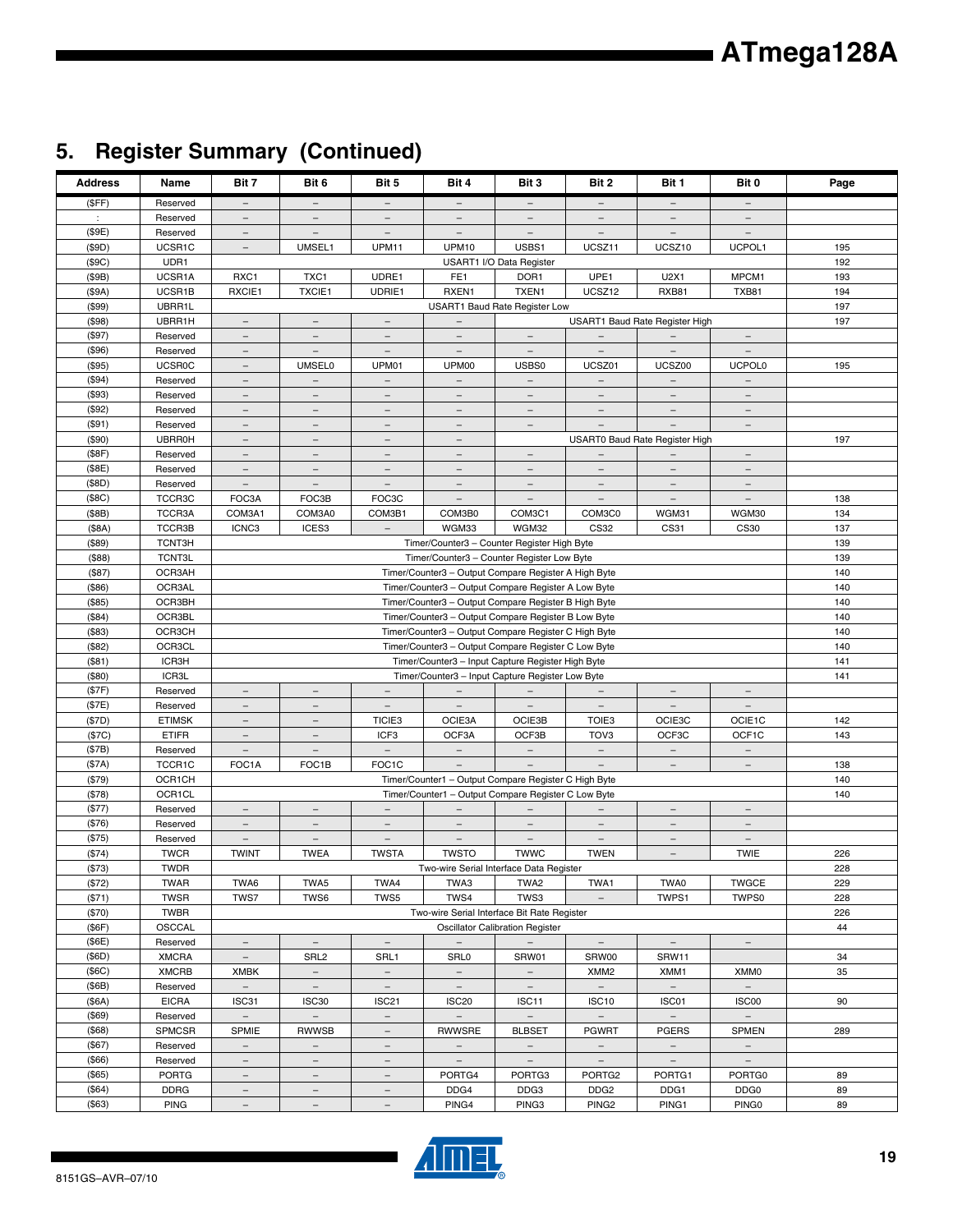## **5. Register Summary (Continued)**

| <b>Address</b>             | Name                          | Bit 7                    | Bit 6                                                                                                 | Bit 5                      | Bit 4                                                | Bit 3                                 | Bit 2                                  | Bit 1                               | Bit 0                      | Page              |
|----------------------------|-------------------------------|--------------------------|-------------------------------------------------------------------------------------------------------|----------------------------|------------------------------------------------------|---------------------------------------|----------------------------------------|-------------------------------------|----------------------------|-------------------|
| (\$62)                     | <b>PORTF</b>                  | PORTF7                   | PORTF6                                                                                                | PORTF5                     | PORTF4                                               | PORTF3                                | PORTF2                                 | PORTF1                              | PORTF0                     | 89                |
| (\$61)                     | <b>DDRF</b>                   | DDF7                     | DDF <sub>6</sub>                                                                                      | DDF <sub>5</sub>           | DDF4                                                 | DDF3                                  | DDF <sub>2</sub>                       | DDF1                                | DDF <sub>0</sub>           | 89                |
| (\$60)                     | Reserved                      | ÷,                       | $\qquad \qquad -$                                                                                     | $\qquad \qquad -$          |                                                      |                                       |                                        |                                     | $\qquad \qquad -$          |                   |
| \$3F (\$5F)                | <b>SREG</b>                   | $\mathbf{I}$             | T.                                                                                                    | н                          | S                                                    | $\vee$                                | N                                      | Z                                   | C                          | 10                |
| \$3E (\$5E)                | <b>SPH</b>                    | <b>SP15</b>              | SP <sub>14</sub>                                                                                      | SP <sub>13</sub>           | <b>SP12</b>                                          | <b>SP11</b>                           | <b>SP10</b>                            | SP <sub>9</sub>                     | SP <sub>8</sub>            | 13                |
| \$3D (\$5D)                | SPL                           | SP7                      | SP <sub>6</sub>                                                                                       | SP <sub>5</sub>            | SP <sub>4</sub>                                      | SP <sub>3</sub>                       | SP <sub>2</sub>                        | SP <sub>1</sub>                     | SP <sub>0</sub>            | 13                |
| \$3C (\$5C)                | <b>XDIV</b>                   | <b>XDIVEN</b>            | XDIV6                                                                                                 | XDIV5                      | XDIV4                                                | XDIV3                                 | XDIV <sub>2</sub>                      | XDIV1                               | XDIV0                      | 38                |
| \$3B (\$5B)                | RAMPZ                         | $\overline{\phantom{a}}$ | $\equiv$                                                                                              | $\overline{\phantom{m}}$   |                                                      | $\overline{\phantom{a}}$              |                                        |                                     | RAMPZ0                     | 14                |
| \$3A (\$5A)<br>\$39 (\$59) | <b>EICRB</b><br><b>EIMSK</b>  | ISC71<br>INT7            | ISC70<br>INT6                                                                                         | ISC61<br>INT5              | <b>ISC60</b><br>INT4                                 | ISC51<br>INT <sub>3</sub>             | <b>ISC50</b><br>INT <sub>2</sub>       | ISC41<br>INT <sub>1</sub>           | ISC40<br>INT <sub>0</sub>  | 91<br>92          |
| \$38 (\$58)                | <b>EIFR</b>                   | INTF7                    | INTF6                                                                                                 | INTF5                      | INTF4                                                | INTF3                                 | <b>INTF</b>                            | INTF1                               | <b>INTFO</b>               | 92                |
| \$37 (\$57)                | <b>TIMSK</b>                  | OCIE <sub>2</sub>        | TOIE <sub>2</sub>                                                                                     | TICIE1                     | OCIE1A                                               | OCIE1B                                | TOIE1                                  | <b>OCIE0</b>                        | <b>TOIE0</b>               | 110, 141, 162     |
| \$36 (\$56)                | <b>TIFR</b>                   | OCF <sub>2</sub>         | TOV <sub>2</sub>                                                                                      | ICF1                       | OCF1A                                                | OCF1B                                 | TOV <sub>1</sub>                       | OCF <sub>0</sub>                    | TOV <sub>0</sub>           | 110, 143, 162     |
| \$35 (\$55)                | <b>MCUCR</b>                  | <b>SRE</b>               | SRW10                                                                                                 | <b>SE</b>                  | SM <sub>1</sub>                                      | SM <sub>0</sub>                       | SM <sub>2</sub>                        | <b>IVSEL</b>                        | <b>IVCE</b>                | 33, 50, 63        |
| \$34 (\$54)                | <b>MCUCSR</b>                 | <b>JTD</b>               |                                                                                                       |                            | <b>JTRF</b>                                          | <b>WDRF</b>                           | <b>BORF</b>                            | <b>EXTRF</b>                        | <b>PORF</b>                | 56, 257           |
| \$33 (\$53)                | TCCR <sub>0</sub>             | FOC0                     | WGM00                                                                                                 | COM01                      | COM00                                                | WGM01                                 | <b>CS02</b>                            | CS <sub>01</sub>                    | CS <sub>00</sub>           | 106               |
| \$32 (\$52)                | <b>TCNT0</b>                  |                          |                                                                                                       |                            |                                                      | Timer/Counter0 (8 Bit)                |                                        |                                     |                            | 109               |
| \$31 (\$51)                | OCR <sub>0</sub>              |                          |                                                                                                       |                            | Timer/Counter0 Output Compare Register               |                                       |                                        |                                     |                            | 109               |
| \$30 (\$50)                | <b>ASSR</b>                   | $\overline{\phantom{a}}$ | $\overline{\phantom{a}}$                                                                              | $\overline{\phantom{a}}$   | $\equiv$                                             | AS <sub>0</sub>                       | <b>TCN0UB</b>                          | <b>OCROUB</b>                       | <b>TCR0UB</b>              | 109               |
| \$2F (\$4F)                | TCCR1A                        | COM1A1                   | COM1A0                                                                                                | COM1B1                     | COM1B0                                               | COM1C1                                | COM1C0                                 | WGM11                               | WGM10                      | 134               |
| \$2E (\$4E)                | TCCR1B                        | ICNC1                    | ICES1                                                                                                 |                            | WGM13                                                | WGM12                                 | CS12                                   | <b>CS11</b>                         | CS <sub>10</sub>           | 137               |
| \$2D (\$4D)                | TCNT1H                        |                          |                                                                                                       |                            | Timer/Counter1 - Counter Register High Byte          |                                       |                                        |                                     |                            | 139               |
| \$2C (\$4C)                | TCNT1L                        |                          |                                                                                                       |                            | Timer/Counter1 - Counter Register Low Byte           |                                       |                                        |                                     |                            | 139               |
| \$2B (\$4B)                | OCR1AH                        |                          |                                                                                                       |                            | Timer/Counter1 - Output Compare Register A High Byte |                                       |                                        |                                     |                            | 139               |
| \$2A (\$4A)                | OCR1AL                        |                          |                                                                                                       |                            | Timer/Counter1 - Output Compare Register A Low Byte  |                                       |                                        |                                     |                            | 139               |
| \$29 (\$49)                | OCR1BH<br>OCR1BL              |                          |                                                                                                       |                            | Timer/Counter1 - Output Compare Register B High Byte |                                       |                                        |                                     |                            | 139               |
| \$28 (\$48)<br>\$27 (\$47) | ICR1H                         |                          | Timer/Counter1 - Output Compare Register B Low Byte                                                   |                            |                                                      |                                       |                                        |                                     | 139<br>140                 |                   |
| \$26 (\$46)                | ICR1L                         |                          | Timer/Counter1 - Input Capture Register High Byte<br>Timer/Counter1 - Input Capture Register Low Byte |                            |                                                      |                                       |                                        |                                     | 140                        |                   |
| \$25 (\$45)                | TCCR <sub>2</sub>             | FOC <sub>2</sub>         | COM20<br><b>CS22</b><br>CS21<br><b>CS20</b><br>WGM20<br>COM <sub>21</sub><br>WGM21                    |                            |                                                      |                                       |                                        |                                     |                            | 159               |
| \$24 (\$44)                | TCNT <sub>2</sub>             |                          |                                                                                                       |                            |                                                      | Timer/Counter2 (8 Bit)                |                                        |                                     |                            | 161               |
| \$23 (\$43)                | OCR <sub>2</sub>              |                          |                                                                                                       |                            | Timer/Counter2 Output Compare Register               |                                       |                                        |                                     |                            | 162               |
| \$22 (\$42)                | <b>OCDR</b>                   | IDRD/OCDR7               | OCDR6                                                                                                 | OCDR5                      | OCDR4                                                | OCDR3                                 | OCDR2                                  | OCDR1                               | OCDR <sub>0</sub>          | 276               |
| \$21 (\$41)                | <b>WDTCR</b>                  |                          |                                                                                                       |                            | <b>WDCE</b>                                          | <b>WDE</b>                            | WDP2                                   | WDP1                                | WDP0                       | 57                |
| \$20 (\$40)                | <b>SFIOR</b>                  | <b>TSM</b>               | $\overline{\phantom{a}}$                                                                              | $\overline{\phantom{a}}$   | $\overline{\phantom{a}}$                             | <b>ACME</b>                           | <b>PUD</b>                             | PSR <sub>0</sub>                    | <b>PSR321</b>              | 86, 111, 146, 231 |
| \$1F (\$3F)                | EEARH                         |                          | $\sim$                                                                                                | $\qquad \qquad -$          |                                                      |                                       |                                        | <b>EEPROM Address Register High</b> |                            | 30                |
| \$1E (\$3E)                | <b>EEARL</b>                  |                          |                                                                                                       |                            | EEPROM Address Register Low Byte                     |                                       |                                        |                                     |                            | 30                |
| \$1D (\$3D)                | EEDR                          |                          |                                                                                                       |                            |                                                      | <b>EEPROM Data Register</b>           |                                        |                                     |                            | 30                |
| \$1C (\$3C)                | <b>EECR</b>                   |                          |                                                                                                       |                            |                                                      | EERIE                                 | <b>EEMWE</b>                           | EEWE                                | EERE                       | 30                |
| \$1B (\$3B)                | <b>PORTA</b>                  | PORTA7                   | PORTA6                                                                                                | PORTA5                     | PORTA4                                               | PORTA3                                | PORTA <sub>2</sub>                     | PORTA1                              | PORTA0                     | 87                |
| \$1A (\$3A)                | <b>DDRA</b>                   | DDA7                     | DDA6                                                                                                  | DDA5                       | DDA4                                                 | DDA3                                  | DDA <sub>2</sub>                       | DDA1                                | DDA0                       | 87                |
| \$19 (\$39)                | <b>PINA</b>                   | PINA7                    | PINA6                                                                                                 | PINA <sub>5</sub>          | PINA4                                                | PINA3                                 | PINA <sub>2</sub>                      | PINA1                               | PINA0                      | 87                |
| \$18 (\$38)                | <b>PORTB</b>                  | PORTB7<br>DDB7           | PORTB6<br>DDB6                                                                                        | PORTB5<br>DDB <sub>5</sub> | PORTB4                                               | PORTB3                                | PORTB <sub>2</sub><br>DDB <sub>2</sub> | PORTB1<br>DDB1                      | PORTB0<br>DDB <sub>0</sub> | 87<br>87          |
| \$17 (\$37)<br>\$16 (\$36) | <b>DDRB</b><br><b>PINB</b>    | PINB7                    | PINB <sub>6</sub>                                                                                     | PINB <sub>5</sub>          | DDB4<br>PINB4                                        | DDB <sub>3</sub><br>PINB <sub>3</sub> | PINB <sub>2</sub>                      | PINB1                               | PINB <sub>0</sub>          | 87                |
| \$15 (\$35)                | <b>PORTC</b>                  | PORTC7                   | PORTC6                                                                                                | PORTC5                     | PORTC4                                               | PORTC3                                | PORTC2                                 | PORTC1                              | PORTC0                     | 87                |
| \$14(\$34)                 | <b>DDRC</b>                   | DDC7                     | DDC6                                                                                                  | DDC5                       | DDC4                                                 | DDC3                                  | DDC <sub>2</sub>                       | DDC1                                | DDC0                       | 87                |
| \$13 (\$33)                | <b>PINC</b>                   | PINC7                    | PINC6                                                                                                 | PINC5                      | PINC4                                                | PINC3                                 | PINC <sub>2</sub>                      | PINC1                               | <b>PINC0</b>               | 88                |
| \$12 (\$32)                | <b>PORTD</b>                  | PORTD7                   | PORTD6                                                                                                | PORTD5                     | PORTD4                                               | PORTD3                                | PORTD <sub>2</sub>                     | PORTD1                              | PORTD0                     | 88                |
| \$11(\$31)                 | <b>DDRD</b>                   | DDD7                     | DDD6                                                                                                  | DDD <sub>5</sub>           | DDD4                                                 | DDD3                                  | DDD <sub>2</sub>                       | DDD1                                | DDD <sub>0</sub>           | 88                |
| \$10 (\$30)                | <b>PIND</b>                   | PIND7                    | PIND6                                                                                                 | PIND <sub>5</sub>          | PIND4                                                | PIND <sub>3</sub>                     | PIND <sub>2</sub>                      | PIND1                               | PIND <sub>0</sub>          | 88                |
| \$0F (\$2F)                | <b>SPDR</b>                   |                          |                                                                                                       |                            |                                                      | SPI Data Register                     |                                        |                                     |                            | 173               |
| \$0E (\$2E)                | <b>SPSR</b>                   | <b>SPIF</b>              | <b>WCOL</b>                                                                                           | $\overline{\phantom{a}}$   | $\qquad \qquad -$                                    | $\qquad \qquad -$                     |                                        | $\overline{\phantom{m}}$            | SPI <sub>2</sub> X         | 173               |
| \$0D (\$2D)                | <b>SPCR</b>                   | SPIE                     | SPE                                                                                                   | <b>DORD</b>                | <b>MSTR</b>                                          | CPOL                                  | CPHA                                   | SPR1                                | SPR <sub>0</sub>           | 171               |
| \$0C (\$2C)                | UDR0                          |                          |                                                                                                       |                            |                                                      | USART0 I/O Data Register              |                                        |                                     |                            | 192               |
| \$0B (\$2B)                | <b>UCSR0A</b>                 | RXC0                     | TXC0                                                                                                  | UDRE0                      | FE0                                                  | DOR <sub>0</sub>                      | UPE <sub>0</sub>                       | U2X0                                | MPCM <sub>0</sub>          | 193               |
| \$0A (\$2A)                | <b>UCSR0B</b>                 | <b>RXCIE0</b>            | <b>TXCIE0</b>                                                                                         | <b>UDRIE0</b>              | RXEN0                                                | <b>TXEN0</b>                          | UCSZ02                                 | <b>RXB80</b>                        | <b>TXB80</b>               | 194               |
| \$09 (\$29)                | <b>UBRR0L</b>                 |                          |                                                                                                       |                            |                                                      | USART0 Baud Rate Register Low         |                                        |                                     |                            | 197               |
| \$08 (\$28)                | ACSR                          | <b>ACD</b>               | <b>ACBG</b>                                                                                           | ACO                        | ACI                                                  | <b>ACIE</b>                           | <b>ACIC</b>                            | ACIS1                               | ACIS0                      | 231               |
| \$07 (\$27)<br>\$06 (\$26) | <b>ADMUX</b><br><b>ADCSRA</b> | REFS1<br><b>ADEN</b>     | REFS0<br><b>ADSC</b>                                                                                  | ADLAR<br><b>ADFR</b>       | MUX4<br>ADIF                                         | MUX3<br><b>ADIE</b>                   | MUX <sub>2</sub><br>ADPS2              | MUX1<br>ADPS1                       | MUX0<br>ADPS0              | 245<br>247        |
| \$05(\$25)                 | <b>ADCH</b>                   |                          |                                                                                                       |                            |                                                      | ADC Data Register High Byte           |                                        |                                     |                            | 248               |
| \$04 (\$24)                | <b>ADCL</b>                   |                          |                                                                                                       |                            |                                                      | ADC Data Register Low byte            |                                        |                                     |                            | 248               |
| \$03 (\$23)                | <b>PORTE</b>                  | PORTE7                   | PORTE6                                                                                                | PORTE5                     | PORTE4                                               | PORTE3                                | PORTE2                                 | PORTE1                              | PORTE0                     | 88                |

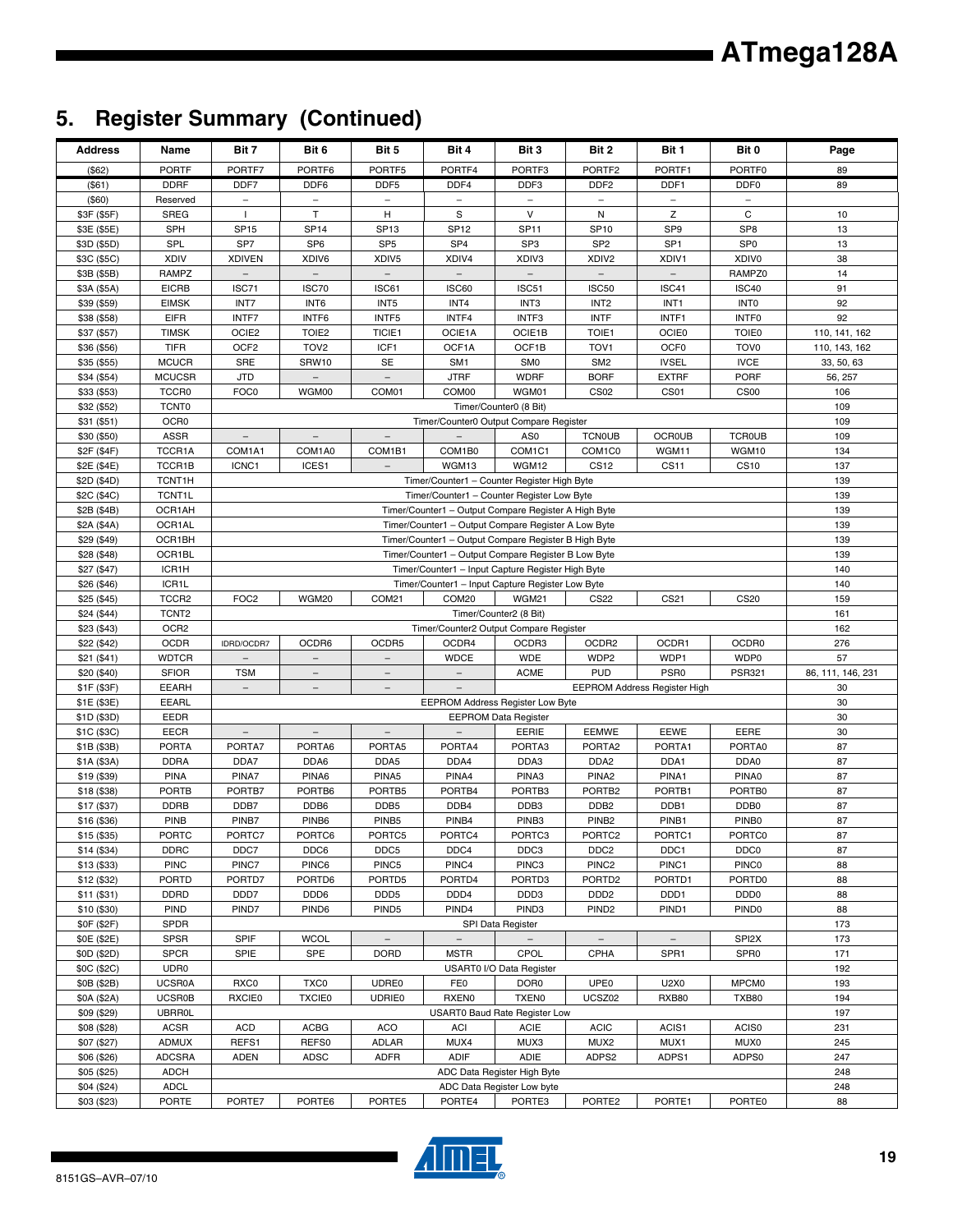### **5. Register Summary (Continued)**

| <b>Address</b> | Name        | Bit 7 | Bit 6             | Bit 5             | Bit 4             | Bit 3             | Bit 2             | Bit               | Bit 0             | Page |
|----------------|-------------|-------|-------------------|-------------------|-------------------|-------------------|-------------------|-------------------|-------------------|------|
| \$02 (\$22)    | <b>DDRE</b> | DDE7  | DDE <sub>6</sub>  | DDE5              | DDE4              | DDE3              | DDE <sub>2</sub>  | DDE <sup>-</sup>  | DDE <sub>0</sub>  | 88   |
| \$01 (\$21)    | <b>PINE</b> | PINE7 | PINE <sub>6</sub> | PINE5             | PINE4             | PINE3             | PINE <sub>2</sub> | PINE <sub>1</sub> | PINE0             | 88   |
| \$00 (\$20)    | <b>PINF</b> | PINF7 | PINF <sub>6</sub> | PINF <sub>5</sub> | PINF <sub>4</sub> | PINF <sub>3</sub> | PINF <sub>2</sub> | PINF <sub>1</sub> | PINF <sub>0</sub> | 89   |

Notes: 1. For compatibility with future devices, reserved bits should be written to zero if accessed. Reserved I/O memory addresses should never be written.

2. Some of the status flags are cleared by writing a logical one to them. Note that the CBI and SBI instructions will operate on all bits in the I/O register, writing a one back into any flag read as set, thus clearing the flag. The CBI and SBI instructions work with registers \$00 to \$1F only.

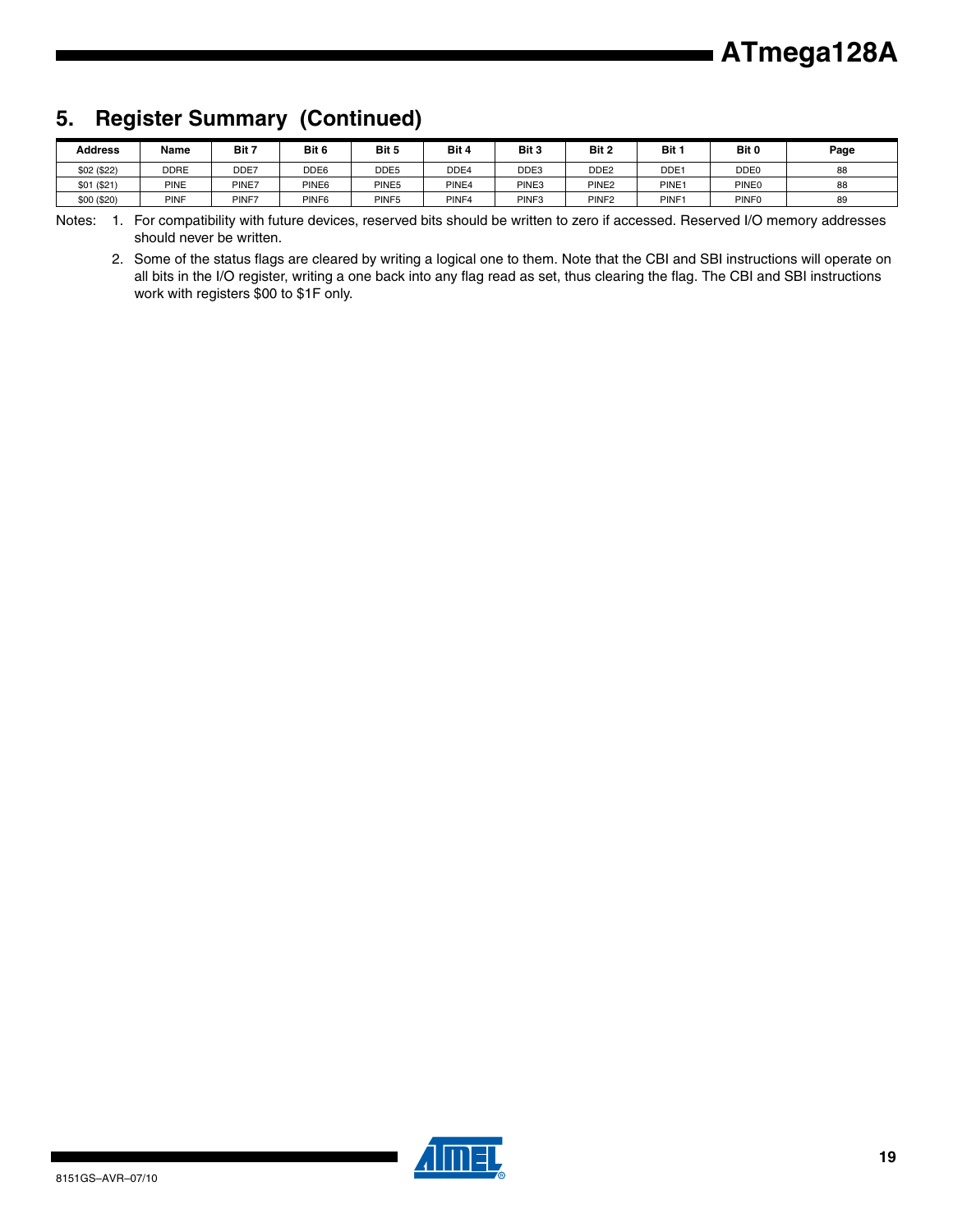# **6. Instruction Set Summary (Continued)**

| <b>Mnemonics</b>           | <b>Operands</b>                          | <b>Description</b>                          | Operation                                             | Flags         | #Clocks                 |
|----------------------------|------------------------------------------|---------------------------------------------|-------------------------------------------------------|---------------|-------------------------|
|                            | <b>ARITHMETIC AND LOGIC INSTRUCTIONS</b> |                                             |                                                       |               |                         |
| <b>ADD</b>                 | Rd, Rr                                   | Add two Registers                           | $Rd \leftarrow Rd + Rr$                               | Z, C, N, V, H | $\mathbf{1}$            |
| ADC                        | Rd, Rr                                   | Add with Carry two Registers                | $Rd \leftarrow Rd + Rr + C$                           | Z, C, N, V, H | $\mathbf{1}$            |
| <b>ADIW</b>                | Rdl,K                                    | Add Immediate to Word                       | $Rdh:Rdl \leftarrow Rdh:Rdl + K$                      | Z, C, N, V, S | $\overline{\mathbf{c}}$ |
| <b>SUB</b>                 | Rd, Rr                                   | Subtract two Registers                      | $Rd \leftarrow Rd - Rr$                               | Z, C, N, V, H | $\mathbf{1}$            |
| <b>SUBI</b>                | Rd, K                                    | Subtract Constant from Register             | $Rd \leftarrow Rd - K$                                | Z, C, N, V, H | $\mathbf{1}$            |
| <b>SBC</b>                 | Rd, Rr                                   | Subtract with Carry two Registers           | $Rd \leftarrow Rd - Rr - C$                           | Z, C, N, V, H | $\mathbf{1}$            |
| <b>SBCI</b>                | Rd, K                                    | Subtract with Carry Constant from Reg.      | $Rd \leftarrow Rd - K - C$                            | Z, C, N, V, H | $\mathbf{1}$            |
| <b>SBIW</b>                | Rdl,K                                    | Subtract Immediate from Word                | Rdh:Rdl ← Rdh:Rdl - K                                 | Z, C, N, V, S | $\overline{c}$          |
| <b>AND</b>                 | Rd, Rr                                   | <b>Logical AND Registers</b>                | $Rd \leftarrow Rd \bullet Rr$                         | Z, N, V       | $\mathbf{1}$            |
| <b>ANDI</b>                | Rd, K                                    | Logical AND Register and Constant           | $Rd \leftarrow Rd \bullet K$                          | Z, N, V       | $\mathbf{1}$            |
| OR                         | Rd, Rr                                   | Logical OR Registers                        | $Rd \leftarrow Rd$ v $Rr$                             | Z, N, V       | $\mathbf{1}$            |
| ORI                        | Rd, K                                    | Logical OR Register and Constant            | $Rd \leftarrow Rd \vee K$                             | Z, N, V       | $\mathbf{1}$            |
| <b>EOR</b>                 | Rd, Rr                                   | <b>Exclusive OR Registers</b>               | $Rd \leftarrow Rd \oplus Rr$                          | Z, N, V       | $\mathbf{1}$            |
| <b>COM</b>                 | Rd                                       | One's Complement                            | $Rd \leftarrow $FF - Rd$                              | Z, C, N, V    | $\mathbf{1}$            |
| <b>NEG</b>                 | Rd                                       | Two's Complement                            | $Rd \leftarrow $00 - Rd$                              | Z, C, N, V, H | $\mathbf{1}$            |
| <b>SBR</b>                 | Rd,K                                     | Set Bit(s) in Register                      | $Rd \leftarrow Rd \vee K$                             | Z, N, V       | $\mathbf{1}$            |
| CBR                        | Rd,K                                     | Clear Bit(s) in Register                    | $Rd \leftarrow Rd \bullet (\$FF - K)$                 | Z, N, V       | $\mathbf{1}$            |
| <b>INC</b>                 | Rd                                       | Increment                                   | $Rd \leftarrow Rd + 1$                                | Z, N, V       | $\mathbf{1}$            |
| <b>DEC</b>                 | Rd                                       | Decrement                                   | $Rd \leftarrow Rd - 1$                                | Z, N, V       | $\mathbf{1}$            |
| <b>TST</b>                 | Rd                                       | Test for Zero or Minus                      | $Rd \leftarrow Rd \bullet Rd$                         | Z, N, V       | $\mathbf{1}$            |
| <b>CLR</b>                 | Rd                                       | Clear Register                              | $Rd \leftarrow Rd \oplus Rd$                          | Z, N, V       | $\mathbf{1}$            |
| <b>SER</b>                 | Rd                                       | Set Register                                | $Rd \leftarrow$ \$FF                                  | None          | $\mathbf{1}$            |
| <b>MUL</b>                 | Rd, Rr                                   | <b>Multiply Unsigned</b>                    | $R1:R0 \leftarrow Rd \times Rr$                       | Z,C           | $\overline{c}$          |
| <b>MULS</b>                | Rd, Rr                                   | <b>Multiply Signed</b>                      | $R1:R0 \leftarrow Rd \times Rr$                       | Z,C           | $\overline{c}$          |
| <b>MULSU</b>               | Rd, Rr                                   | Multiply Signed with Unsigned               | $R1:R0 \leftarrow Rd \times Rr$                       | Z, C          | $\overline{c}$          |
| <b>FMUL</b>                | Rd, Rr                                   | Fractional Multiply Unsigned                | $R1:R0 \leftarrow (Rd \times Rr) \leq 1$              | Z, C          | $\mathbf 2$             |
| <b>FMULS</b>               | Rd, Rr                                   | <b>Fractional Multiply Signed</b>           | $R1:R0 \leftarrow (Rd \times Rr) \leq 1$              | Z,C           | $\overline{\mathbf{c}}$ |
| <b>FMULSU</b>              | Rd, Rr                                   | Fractional Multiply Signed with Unsigned    | $R1:R0 \leftarrow (Rd \times Rr) \leq 1$              | Z, C          | $\overline{2}$          |
| <b>BRANCH INSTRUCTIONS</b> |                                          |                                             |                                                       |               |                         |
| <b>RJMP</b>                | k                                        | Relative Jump                               | $PC \leftarrow PC + k + 1$                            | None          | $\overline{c}$          |
| <b>IJMP</b>                |                                          | Indirect Jump to (Z)                        | $PC \leftarrow Z$                                     | None          | $\overline{c}$          |
| <b>JMP</b>                 | k                                        | Direct Jump                                 | $PC \leftarrow k$                                     | None          | 3                       |
| <b>RCALL</b>               | $\mathsf k$                              | Relative Subroutine Call                    | $PC \leftarrow PC + k + 1$                            | None          | 3                       |
| <b>ICALL</b>               |                                          | Indirect Call to (Z)                        | $PC \leftarrow Z$<br>$PC \leftarrow k$                | None          | 3<br>4                  |
| CALL<br>RET                | k                                        | Direct Subroutine Call<br>Subroutine Return | $PC \leftarrow$ STACK                                 | None<br>None  | $\overline{4}$          |
| RETI                       |                                          | Interrupt Return                            | $PC \leftarrow$ STACK                                 |               | $\overline{\mathbf{4}}$ |
| <b>CPSE</b>                | Rd, Rr                                   | Compare, Skip if Equal                      | if (Rd = Rr) PC $\leftarrow$ PC + 2 or 3              | None          | 1/2/3                   |
| CP                         | Rd, Rr                                   | Compare                                     | $Rd - Rr$                                             | Z, N, V, C, H | $\mathbf{1}$            |
| <b>CPC</b>                 | Rd,Rr                                    | Compare with Carry                          | $Rd - Rr - C$                                         | Z, N, V, C, H | $\mathbf{1}$            |
| CPI                        | Rd,K                                     | Compare Register with Immediate             | $Rd - K$                                              | Z, N, V, C, H | $\mathbf{1}$            |
| <b>SBRC</b>                | Rr, b                                    | Skip if Bit in Register Cleared             | if $(Rr(b)=0) PC \leftarrow PC + 2$ or 3              | None          | 1/2/3                   |
| <b>SBRS</b>                | Rr, b                                    | Skip if Bit in Register is Set              | if $(Rr(b)=1) PC \leftarrow PC + 2$ or 3              | None          | 1/2/3                   |
| <b>SBIC</b>                | P, b                                     | Skip if Bit in I/O Register Cleared         | if $(P(b)=0) PC \leftarrow PC + 2$ or 3               | None          | 1/2/3                   |
| SBIS                       | P, b                                     | Skip if Bit in I/O Register is Set          | if $(P(b)=1) PC \leftarrow PC + 2$ or 3               | None          | 1/2/3                   |
| <b>BRBS</b>                | s, k                                     | Branch if Status Flag Set                   | if (SREG(s) = 1) then $PC \leftarrow PC + k + 1$      | None          | 1/2                     |
| <b>BRBC</b>                | s, k                                     | Branch if Status Flag Cleared               | if $(SREG(s) = 0)$ then $PC \leftarrow PC + k + 1$    | None          | 1/2                     |
| <b>BREQ</b>                | $\mathsf k$                              | Branch if Equal                             | if $(Z = 1)$ then PC $\leftarrow$ PC + k + 1          | None          | 1/2                     |
| <b>BRNE</b>                | k                                        | Branch if Not Equal                         | if $(Z = 0)$ then $PC \leftarrow PC + k + 1$          | None          | 1/2                     |
| <b>BRCS</b>                | k                                        | Branch if Carry Set                         | if $(C = 1)$ then $PC \leftarrow PC + k + 1$          | None          | 1/2                     |
| <b>BRCC</b>                | k                                        | Branch if Carry Cleared                     | if $(C = 0)$ then $PC \leftarrow PC + k + 1$          | None          | 1/2                     |
| <b>BRSH</b>                | k                                        | Branch if Same or Higher                    | if $(C = 0)$ then $PC \leftarrow PC + k + 1$          | None          | 1/2                     |
| <b>BRLO</b>                | k                                        | Branch if Lower                             | if $(C = 1)$ then $PC \leftarrow PC + k + 1$          | None          | 1/2                     |
| BRMI                       | k                                        | <b>Branch if Minus</b>                      | if $(N = 1)$ then $PC \leftarrow PC + k + 1$          | None          | 1/2                     |
| <b>BRPL</b>                | k                                        | Branch if Plus                              | if $(N = 0)$ then $PC \leftarrow PC + k + 1$          | None          | 1/2                     |
| <b>BRGE</b>                | k                                        | Branch if Greater or Equal, Signed          | if $(N \oplus V = 0)$ then $PC \leftarrow PC + k + 1$ | None          | 1/2                     |
| <b>BRLT</b>                | k                                        | Branch if Less Than Zero, Signed            | if $(N \oplus V = 1)$ then $PC \leftarrow PC + k + 1$ | None          | 1/2                     |
| <b>BRHS</b>                | k                                        | Branch if Half Carry Flag Set               | if $(H = 1)$ then $PC \leftarrow PC + k + 1$          | None          | 1/2                     |
| <b>BRHC</b>                | k                                        | Branch if Half Carry Flag Cleared           | if $(H = 0)$ then $PC \leftarrow PC + k + 1$          | None          | 1/2                     |
| <b>BRTS</b>                | k                                        | Branch if T Flag Set                        | if $(T = 1)$ then PC $\leftarrow$ PC + k + 1          | None          | 1/2                     |
| <b>BRTC</b>                | k                                        | Branch if T Flag Cleared                    | if $(T = 0)$ then $PC \leftarrow PC + k + 1$          | None          | 1/2                     |

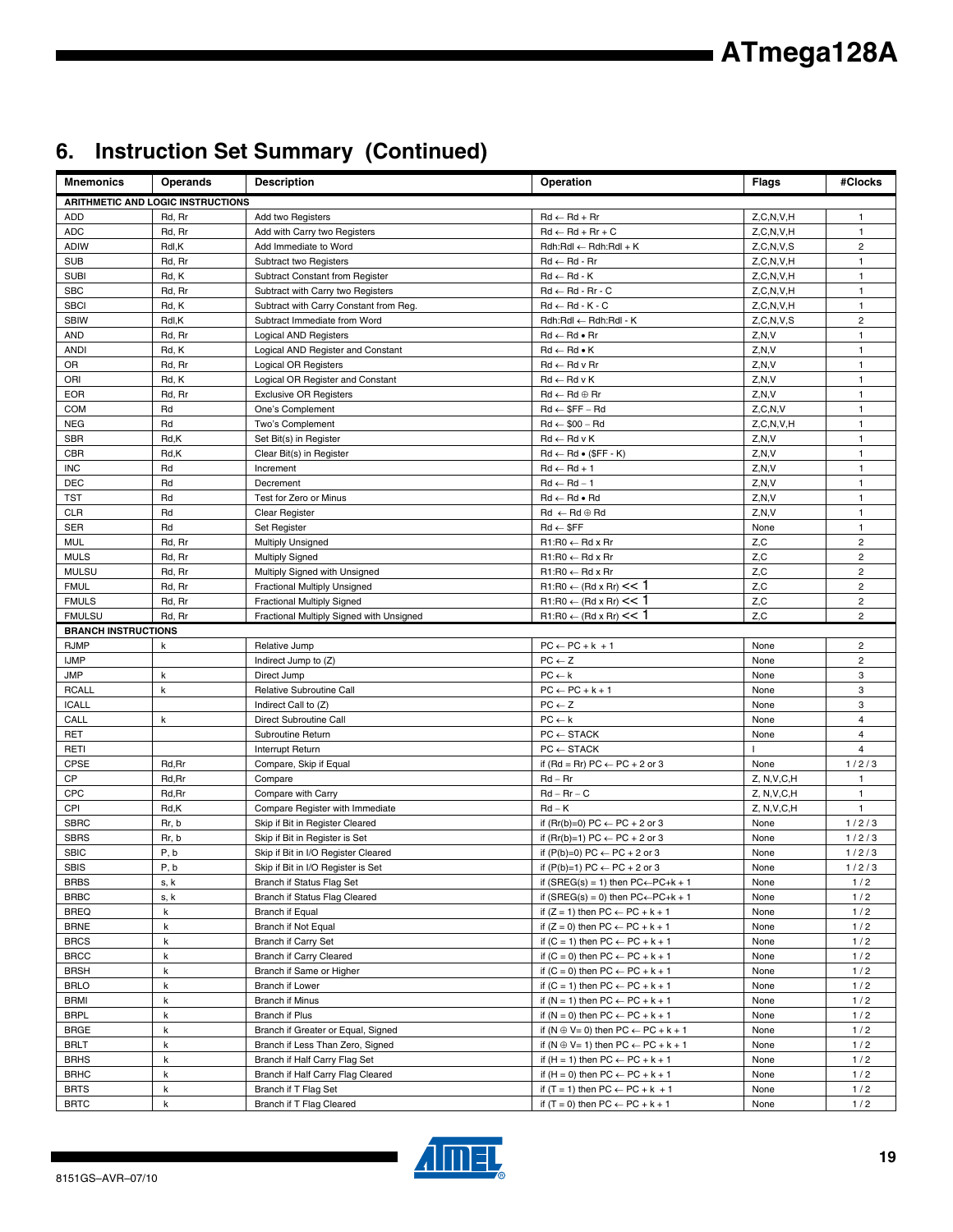## **6. Instruction Set Summary (Continued)**

| <b>BRVS</b>                       | k                     | Branch if Overflow Flag is Set                 | if $(V = 1)$ then $PC \leftarrow PC + k + 1$                                            | None               | 1/2                              |
|-----------------------------------|-----------------------|------------------------------------------------|-----------------------------------------------------------------------------------------|--------------------|----------------------------------|
| <b>BRVC</b>                       | k                     | Branch if Overflow Flag is Cleared             | if $(V = 0)$ then $PC \leftarrow PC + k + 1$                                            | None               | 1/2                              |
| <b>Mnemonics</b>                  | <b>Operands</b>       | <b>Description</b>                             | Operation                                                                               | <b>Flags</b>       | #Clocks                          |
| <b>BRIE</b>                       | k                     | Branch if Interrupt Enabled                    | if ( $1 = 1$ ) then $PC \leftarrow PC + k + 1$                                          | None               | 1/2                              |
| <b>BRID</b>                       | k                     | Branch if Interrupt Disabled                   | if ( $1 = 0$ ) then $PC \leftarrow PC + k + 1$                                          | None               | 1/2                              |
| <b>DATA TRANSFER INSTRUCTIONS</b> |                       |                                                |                                                                                         |                    |                                  |
| <b>MOV</b>                        | Rd, Rr                | Move Between Registers                         | $Rd \leftarrow Rr$                                                                      | None               | $\mathbf{1}$                     |
| <b>MOVW</b>                       | Rd, Rr                | Copy Register Word                             | Rd+1:Rd ← Rr+1:Rr                                                                       | None               | $\mathbf{1}$                     |
| LDI<br>LD                         | Rd, K                 | Load Immediate<br>Load Indirect                | $Rd \leftarrow K$                                                                       | None               | $\mathbf{1}$<br>$\overline{2}$   |
| LD                                | Rd, X<br>$Rd, X+$     | Load Indirect and Post-Inc.                    | $Rd \leftarrow (X)$<br>$Rd \leftarrow (X), X \leftarrow X + 1$                          | None<br>None       | $\overline{2}$                   |
| LD                                | <b>Rd. - X</b>        | Load Indirect and Pre-Dec.                     | $X \leftarrow X - 1$ , Rd $\leftarrow (X)$                                              | None               | $\overline{2}$                   |
| LD                                | Rd, Y                 | Load Indirect                                  | $Rd \leftarrow (Y)$                                                                     | None               | $\overline{c}$                   |
| LD                                | $Rd, Y+$              | Load Indirect and Post-Inc.                    | $Rd \leftarrow (Y), Y \leftarrow Y + 1$                                                 | None               | $\mathbf 2$                      |
| LD                                | <b>Rd, - Y</b>        | Load Indirect and Pre-Dec.                     | $Y \leftarrow Y - 1$ , Rd $\leftarrow (Y)$                                              | None               | $\overline{c}$                   |
| LDD                               | $Rd, Y+q$             | Load Indirect with Displacement                | $Rd \leftarrow (Y + q)$                                                                 | None               | $\overline{\mathbf{c}}$          |
| LD                                | Rd, Z                 | Load Indirect                                  | $Rd \leftarrow (Z)$                                                                     | None               | $\overline{2}$                   |
| LD                                | $Rd, Z+$              | Load Indirect and Post-Inc.                    | $Rd \leftarrow (Z), Z \leftarrow Z+1$                                                   | None               | $\overline{c}$                   |
| LD                                | $Rd, -Z$              | Load Indirect and Pre-Dec.                     | $Z \leftarrow Z - 1$ , Rd $\leftarrow (Z)$                                              | None               | $\overline{c}$                   |
| LDD                               | $Rd, Z+q$             | Load Indirect with Displacement                | $Rd \leftarrow (Z + q)$                                                                 | None               | $\overline{c}$                   |
| <b>LDS</b>                        | Rd, k                 | Load Direct from SRAM                          | $Rd \leftarrow (k)$                                                                     | None               | $\overline{c}$                   |
| ST                                | X, Rr                 | Store Indirect                                 | $(X) \leftarrow Rr$                                                                     | None               | 2                                |
| ST                                | X+, Rr                | Store Indirect and Post-Inc.                   | $(X) \leftarrow$ Rr, $X \leftarrow X + 1$                                               | None               | $\overline{2}$                   |
| ST                                | $- X$ , Rr            | Store Indirect and Pre-Dec.                    | $X \leftarrow X - 1$ , $(X) \leftarrow Rr$                                              | None               | $\overline{c}$                   |
| ST<br>ST                          | Y, Rr<br>$Y_{+}$ , Rr | Store Indirect<br>Store Indirect and Post-Inc. | $(Y) \leftarrow Rr$                                                                     | None<br>None       | $\overline{c}$<br>$\overline{c}$ |
| ST                                | - Y, Rr               | Store Indirect and Pre-Dec.                    | $(Y) \leftarrow$ Rr, $Y \leftarrow Y + 1$<br>$Y \leftarrow Y - 1$ , $(Y) \leftarrow Rr$ | None               | $\overline{c}$                   |
| <b>STD</b>                        | $Y+q, Rr$             | Store Indirect with Displacement               | $(Y + q) \leftarrow Rr$                                                                 | None               | $\overline{c}$                   |
| ST                                | Z, Rr                 | Store Indirect                                 | $(Z) \leftarrow$ Rr                                                                     | None               | $\overline{c}$                   |
| ST                                | $Z+$ , Rr             | Store Indirect and Post-Inc.                   | $(Z) \leftarrow$ Rr, $Z \leftarrow Z + 1$                                               | None               | $\overline{2}$                   |
| <b>ST</b>                         | $-Z$ , Rr             | Store Indirect and Pre-Dec.                    | $Z \leftarrow Z - 1$ , $(Z) \leftarrow Rr$                                              | None               | $\overline{c}$                   |
| <b>STD</b>                        | Z+q,Rr                | Store Indirect with Displacement               | $(Z + q) \leftarrow Rr$                                                                 | None               | $\overline{c}$                   |
| <b>STS</b>                        | k, Rr                 | Store Direct to SRAM                           | $(k) \leftarrow Rr$                                                                     | None               | $\overline{2}$                   |
| LPM                               |                       | Load Program Memory                            | $R0 \leftarrow (Z)$                                                                     | None               | 3                                |
| LPM                               | Rd, Z                 | Load Program Memory                            | $Rd \leftarrow (Z)$                                                                     | None               | 3                                |
| LPM                               | $Rd, Z+$              | Load Program Memory and Post-Inc               | $Rd \leftarrow (Z), Z \leftarrow Z+1$                                                   | None               | 3                                |
| <b>ELPM</b>                       |                       | Extended Load Program Memory                   | $RO \leftarrow (RAMPZ:Z)$                                                               | None               | 3                                |
| <b>ELPM</b>                       | Rd, Z                 | <b>Extended Load Program Memory</b>            | $Rd \leftarrow (RAMPZ:Z)$                                                               | None               | 3                                |
| <b>ELPM</b><br><b>SPM</b>         | $Rd, Z+$              | Extended Load Program Memory and Post-Inc      | $Rd \leftarrow (RAMPZ:Z), RAMPZ:Z \leftarrow RAMPZ:Z+1$                                 | None               | 3                                |
| IN                                | Rd, P                 | Store Program Memory<br>In Port                | $(Z) \leftarrow R1:R0$<br>$Rd \leftarrow P$                                             | None<br>None       | $\mathbf{1}$                     |
| OUT                               | P, Rr                 | Out Port                                       | $P \leftarrow Rr$                                                                       | None               | $\mathbf{1}$                     |
| <b>PUSH</b>                       | Rr                    | Push Register on Stack                         | $STACK \leftarrow Rr$                                                                   | None               | $\overline{c}$                   |
| <b>POP</b>                        | Rd                    | Pop Register from Stack                        | $Rd \leftarrow$ STACK                                                                   | None               | $\overline{c}$                   |
| BIT AND BIT-TEST INSTRUCTIONS     |                       |                                                |                                                                                         |                    |                                  |
| <b>SBI</b>                        | P,b                   | Set Bit in I/O Register                        | $I/O(P,b) \leftarrow 1$                                                                 | None               | $\overline{c}$                   |
| CBI                               | P,b                   | Clear Bit in I/O Register                      | $I/O(P,b) \leftarrow 0$                                                                 | None               | $^{2}$                           |
| <b>LSL</b>                        | Rd                    | Logical Shift Left                             | $Rd(n+1) \leftarrow Rd(n), Rd(0) \leftarrow 0$                                          | Z, C, N, V         | $\mathbf{1}$                     |
| LSR                               | Rd                    | Logical Shift Right                            | $Rd(n) \leftarrow Rd(n+1), Rd(7) \leftarrow 0$                                          | Z, C, N, V         | $\mathbf{1}$                     |
| ROL                               | Rd                    | Rotate Left Through Carry                      | $Rd(0) \leftarrow C, Rd(n+1) \leftarrow Rd(n), C \leftarrow Rd(7)$                      | Z, C, N, V         | $\mathbf{1}$                     |
| <b>ROR</b>                        | Rd                    | Rotate Right Through Carry                     | $Rd(7) \leftarrow C, Rd(n) \leftarrow Rd(n+1), C \leftarrow Rd(0)$                      | Z, C, N, V         | $\mathbf{1}$                     |
| ASR<br><b>SWAP</b>                | Rd<br>Rd              | Arithmetic Shift Right<br>Swap Nibbles         | $Rd(n) \leftarrow Rd(n+1), n=0:6$                                                       | Z, C, N, V<br>None | $\mathbf{1}$<br>$\mathbf{1}$     |
| <b>BSET</b>                       | $\mathbf s$           | Flag Set                                       | $Rd(3:0) \leftarrow Rd(7:4), Rd(7:4) \leftarrow Rd(3:0)$<br>$SREG(s) \leftarrow 1$      | SREG(s)            | $\mathbf{1}$                     |
| <b>BCLR</b>                       | $\mathbf{s}$          | Flag Clear                                     | $SREG(s) \leftarrow 0$                                                                  | SREG(s)            | $\mathbf{1}$                     |
| <b>BST</b>                        | Rr, b                 | Bit Store from Register to T                   | $T \leftarrow Rr(b)$                                                                    | T                  | $\mathbf{1}$                     |
| <b>BLD</b>                        | Rd, b                 | Bit load from T to Register                    | $Rd(b) \leftarrow T$                                                                    | None               | $\mathbf{1}$                     |
| <b>SEC</b>                        |                       | Set Carry                                      | $C \leftarrow 1$                                                                        | С                  | $\mathbf{1}$                     |
| <b>CLC</b>                        |                       | Clear Carry                                    | $C \leftarrow 0$                                                                        | С                  | $\mathbf{1}$                     |
| <b>SEN</b>                        |                       | Set Negative Flag                              | $N \leftarrow 1$                                                                        | ${\sf N}$          | $\mathbf{1}$                     |
| <b>CLN</b>                        |                       | Clear Negative Flag                            | $N \leftarrow 0$                                                                        | N                  | $\mathbf{1}$                     |
| <b>SEZ</b>                        |                       | Set Zero Flag                                  | $Z \leftarrow 1$                                                                        | z                  | $\mathbf{1}$                     |
| CLZ                               |                       | Clear Zero Flag                                | $Z \leftarrow 0$                                                                        | Z                  | $\mathbf{1}$                     |
| SEI                               |                       | Global Interrupt Enable                        | $I \leftarrow 1$                                                                        |                    | $\mathbf{1}$                     |
| <b>CLI</b>                        |                       | Global Interrupt Disable                       | $I \leftarrow 0$                                                                        |                    | $\mathbf{1}$                     |

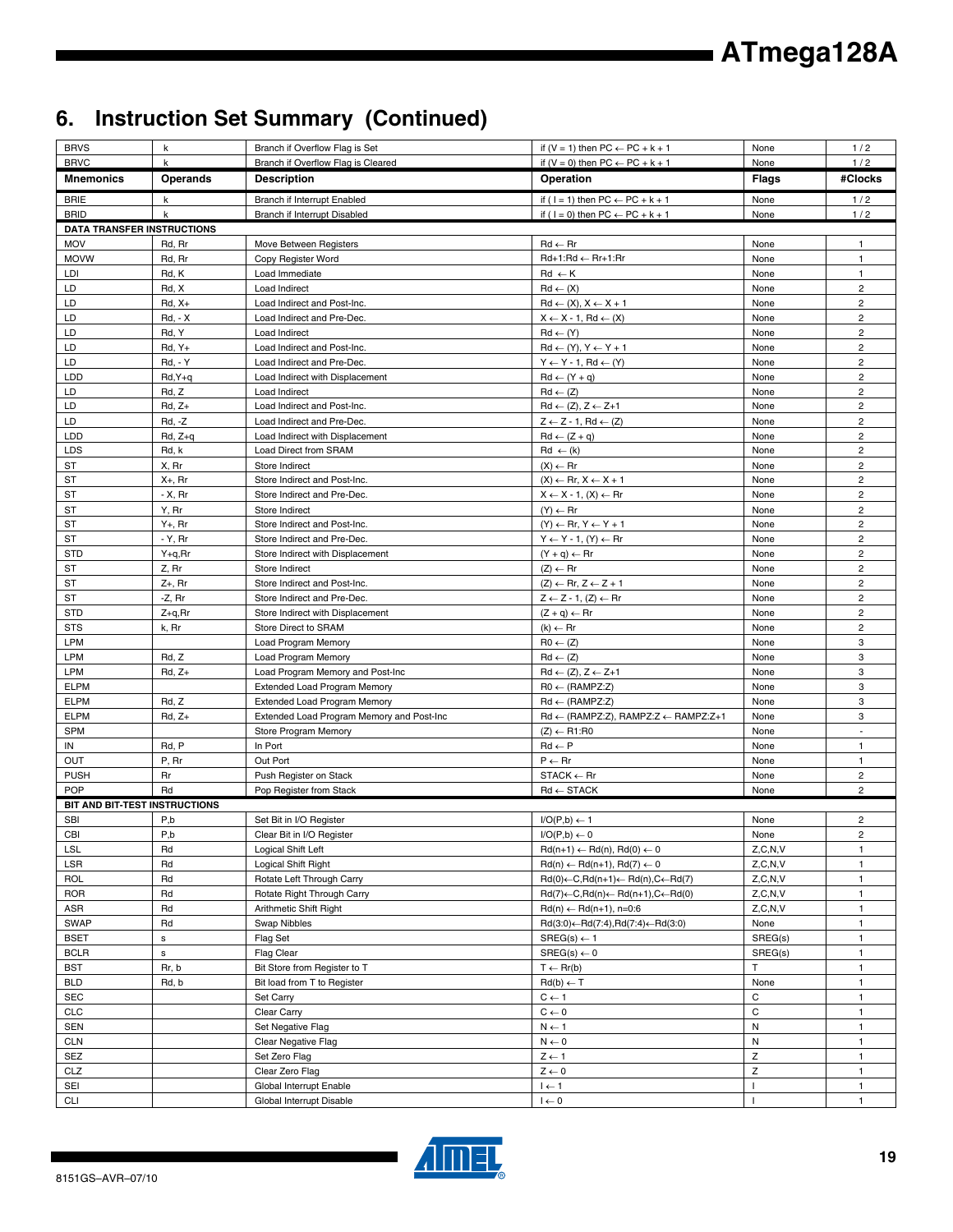## **6. Instruction Set Summary (Continued)**

| <b>SES</b>                      |                 | Set Signed Test Flag           | $S \leftarrow 1$                         | S            |         |
|---------------------------------|-----------------|--------------------------------|------------------------------------------|--------------|---------|
| <b>CLS</b>                      |                 | Clear Signed Test Flag         | $S \leftarrow 0$                         | S            |         |
| <b>Mnemonics</b>                | <b>Operands</b> | <b>Description</b>             | Operation                                | <b>Flags</b> | #Clocks |
| <b>SEV</b>                      |                 | Set Twos Complement Overflow.  | $V \leftarrow 1$                         | $\vee$       |         |
| <b>CLV</b>                      |                 | Clear Twos Complement Overflow | $V \leftarrow 0$                         | $\vee$       |         |
| <b>SET</b>                      |                 | Set T in SREG                  | $T \leftarrow 1$                         |              |         |
| <b>CLT</b>                      |                 | Clear T in SREG                | $T \leftarrow 0$                         |              |         |
| <b>SEH</b>                      |                 | Set Half Carry Flag in SREG    | $H \leftarrow 1$                         | н            |         |
| <b>CLH</b>                      |                 | Clear Half Carry Flag in SREG  | $H \leftarrow 0$                         | н            |         |
| <b>MCU CONTROL INSTRUCTIONS</b> |                 |                                |                                          |              |         |
| <b>NOP</b>                      |                 | No Operation                   |                                          | None         |         |
| <b>SLEEP</b>                    |                 | Sleep                          | (see specific descr. for Sleep function) | None         |         |
| <b>WDR</b>                      |                 | <b>Watchdog Reset</b>          | (see specific descr. for WDR/timer)      | None         |         |
| <b>BREAK</b>                    |                 | <b>Break</b>                   | For On-chip Debug Only                   | None         | N/A     |



▊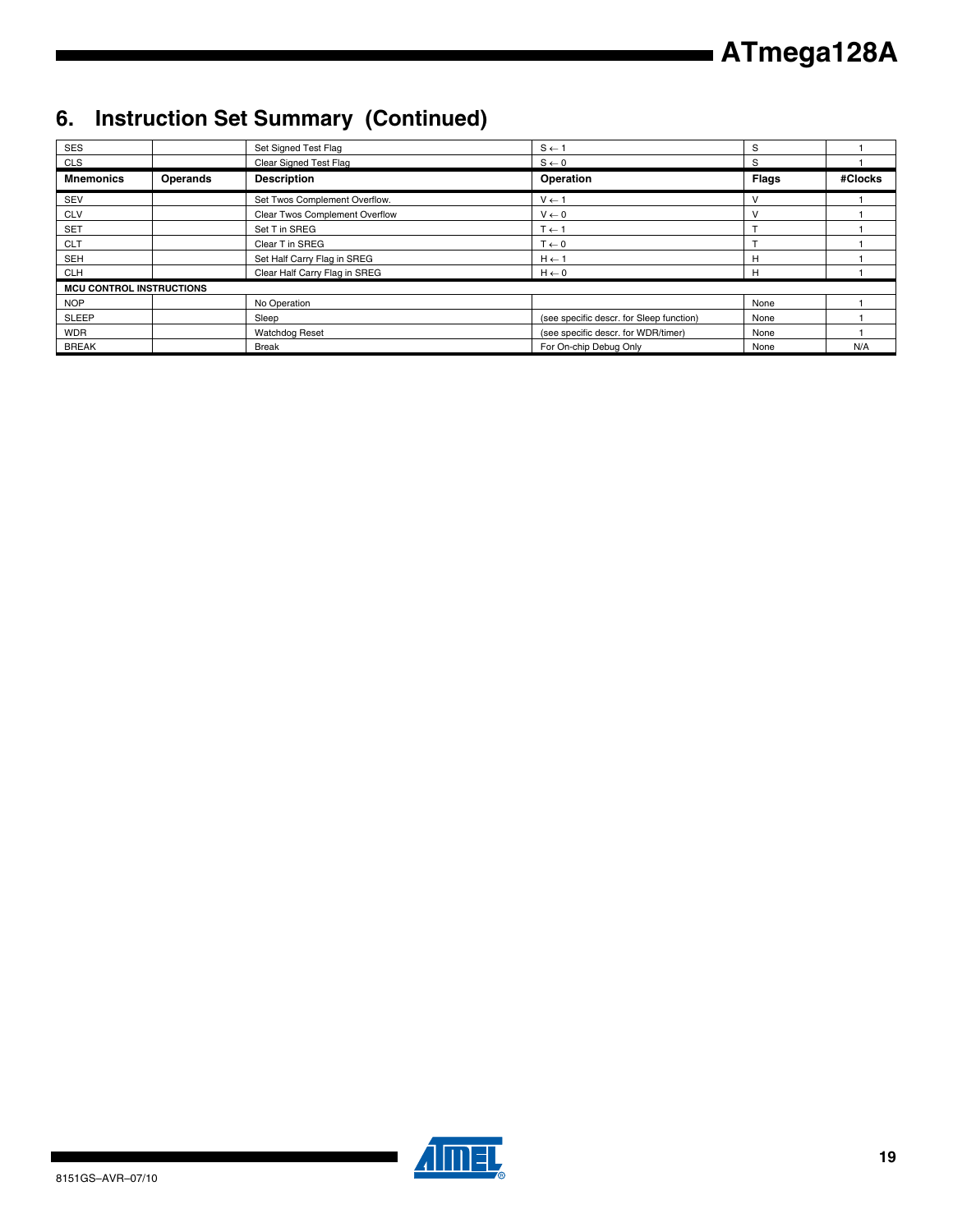### **7. Ordering Information**

### **7.1 ATmega128A**

| Speed (MHz) | <b>Power Supply</b> | Ordering Code <sup>(2)</sup>                                                                     | Package <sup>(1</sup>      | <b>Operation Range</b>                                               |
|-------------|---------------------|--------------------------------------------------------------------------------------------------|----------------------------|----------------------------------------------------------------------|
| 16          | $2.7 - 5.5V$        | ATmega128A-AU<br>ATmega128A-AUR <sup>(3)</sup><br>ATmega128A-MU<br>ATmega128A-MUR <sup>(3)</sup> | 64A<br>64A<br>64M1<br>64M1 | Industrial<br>(-40 $\mathrm{^{\circ}C}$ to 85 $\mathrm{^{\circ}C}$ ) |

<span id="page-14-1"></span><span id="page-14-0"></span>Notes: 1. The device can also be supplied in wafer form. Please contact your local Atmel sales office for detailed ordering information and minimum quantities.

2. Pb-free packaging complies to the European Directive for Restriction of Hazardous Substances (RoHS directive). Also Halide free and fully Green.

<span id="page-14-2"></span>3. Tape & Reel

| Package Type |                                                                              |  |  |  |  |
|--------------|------------------------------------------------------------------------------|--|--|--|--|
| 64A          | 64-lead, 14 x 14 x 1.0 mm, Thin Profile Plastic Quad Flat Package (TQFP)     |  |  |  |  |
| 64M1         | 64-pad, 9 x 9 x 1.0 mm, Quad Flat No-Lead/Micro Lead Frame Package (QFN/MLF) |  |  |  |  |

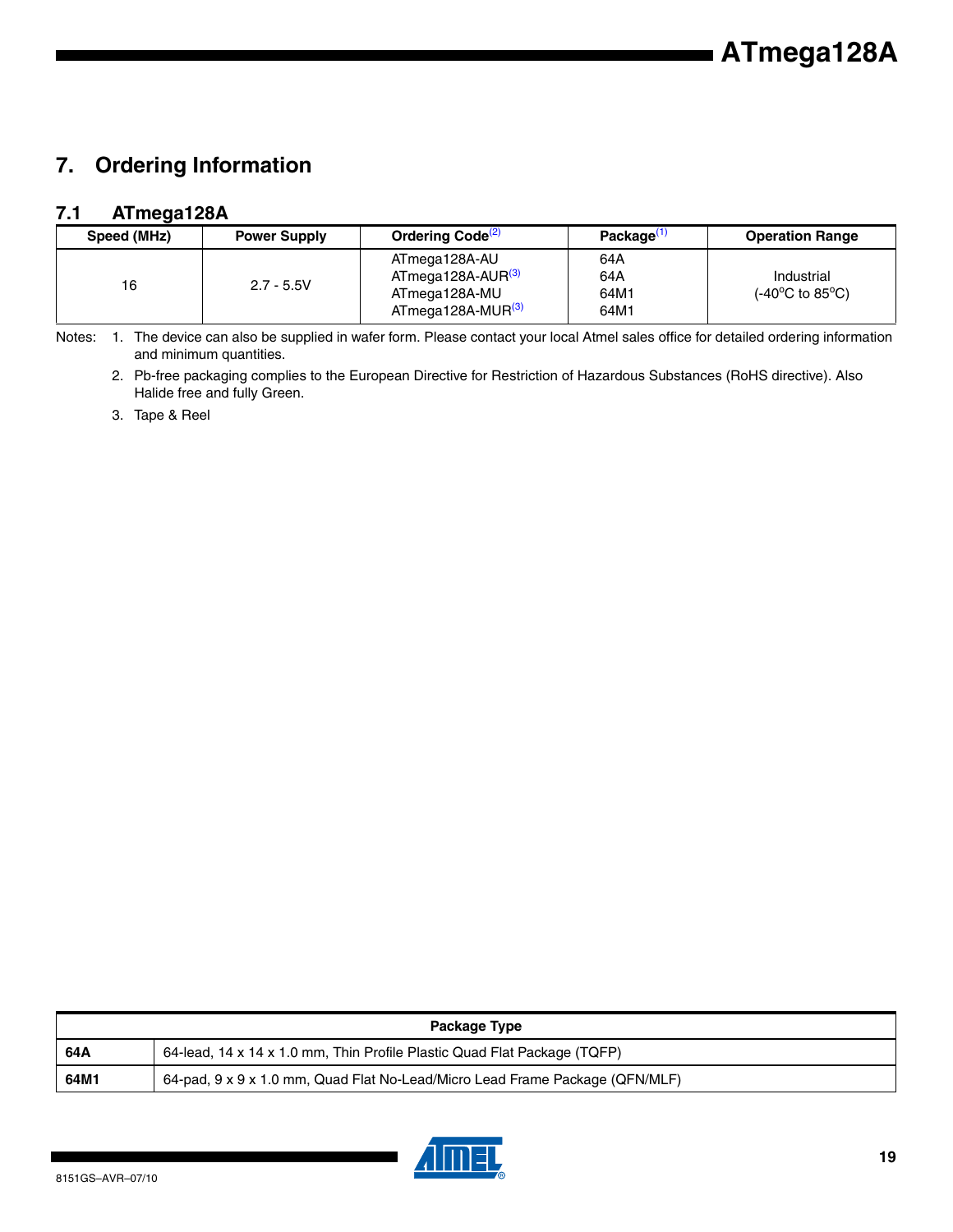### **8. Packaging Information**

### **8.1 64A**



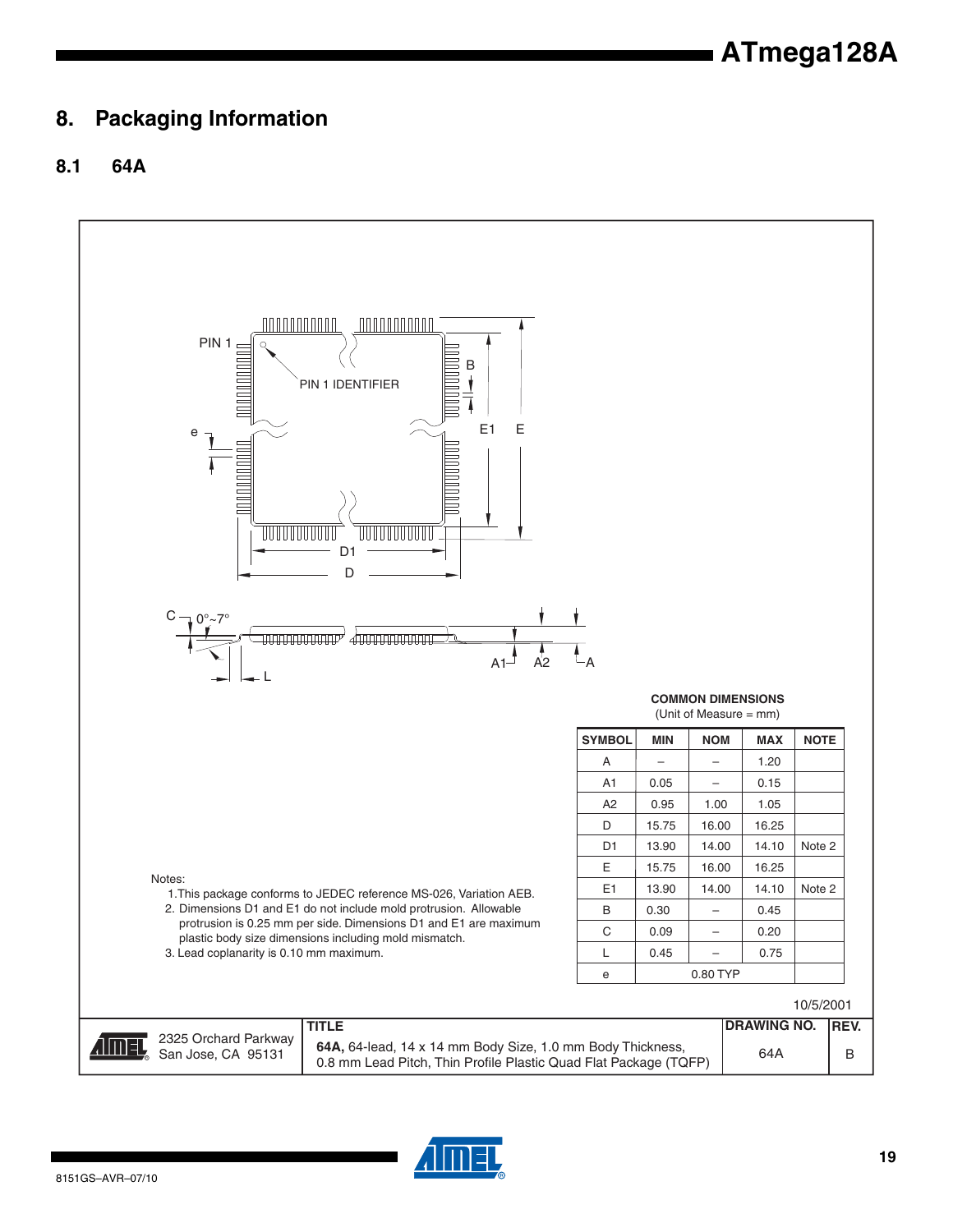**8.2 64M1**



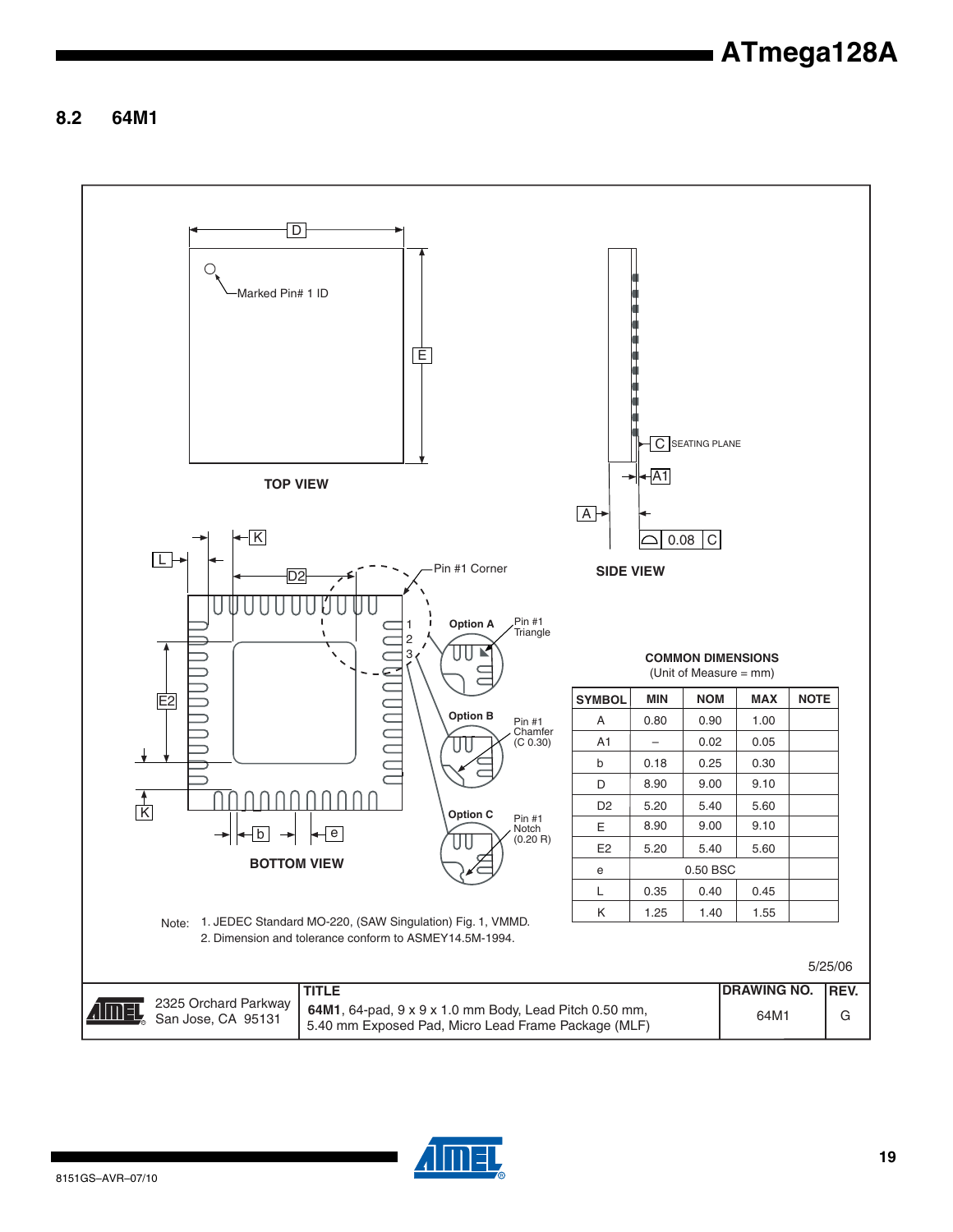### **9. Errata**

The revision letter in this section refers to the revision of the ATmega128A device.

### **9.1 ATmega128A Rev. U**

- **Wrong value for Version in the JTAG Device Identification Register**
- **First Analog Comparator conversion may be delayed**
- **Interrupts may be lost when writing the timer registers in the asynchronous timer**
- **Stabilizing time needed when changing XDIV Register**
- **Stabilizing time needed when changing OSCCAL Register**
- **IDCODE masks data from TDI input**
- **Reading EEPROM by using ST or STS to set EERE bit triggers unexpected interrupt request**

#### **1. First Analog Comparator conversion may be delayed**

If the device is powered by a slow rising  $V_{CC}$ , the first Analog Comparator conversion will take longer than expected on some devices.

#### **Problem Fix/Workaround**

When the device has been powered or reset, disable then enable the Analog Comparator before the first conversion.

### **2. Interrupts may be lost when writing the timer registers in the asynchronous timer**

The interrupt will be lost if a timer register that is synchronous timer clock is written when the asynchronous Timer/Counter register (TCNTx) is 0x00.

### **Problem Fix/Workaround**

Always check that the asynchronous Timer/Counter register neither have the value 0xFF nor 0x00 before writing to the asynchronous Timer Control Register (TCCRx), asynchronous Timer Counter Register (TCNTx), or asynchronous Output Compare Register (OCRx).

### **3. Stabilizing time needed when changing XDIV Register**

After increasing the source clock frequency more than 2% with settings in the XDIV register, the device may execute some of the subsequent instructions incorrectly.

### **Problem Fix / Workaround**

The NOP instruction will always be executed correctly also right after a frequency change. Thus, the next 8 instructions after the change should be NOP instructions. To ensure this, follow this procedure:

1.Clear the I bit in the SREG Register.

2.Set the new pre-scaling factor in XDIV register.

3.Execute 8 NOP instructions

4.Set the I bit in SREG

This will ensure that all subsequent instructions will execute correctly.

### Assembly Code Example:

| CLI |            |  | ; clear global interrupt enable |
|-----|------------|--|---------------------------------|
| OUT | XDIV, temp |  | ; set new prescale value        |
| NOP |            |  | ; no operation                  |
| NOP |            |  | ; no operation                  |
| NOP |            |  | ; no operation                  |

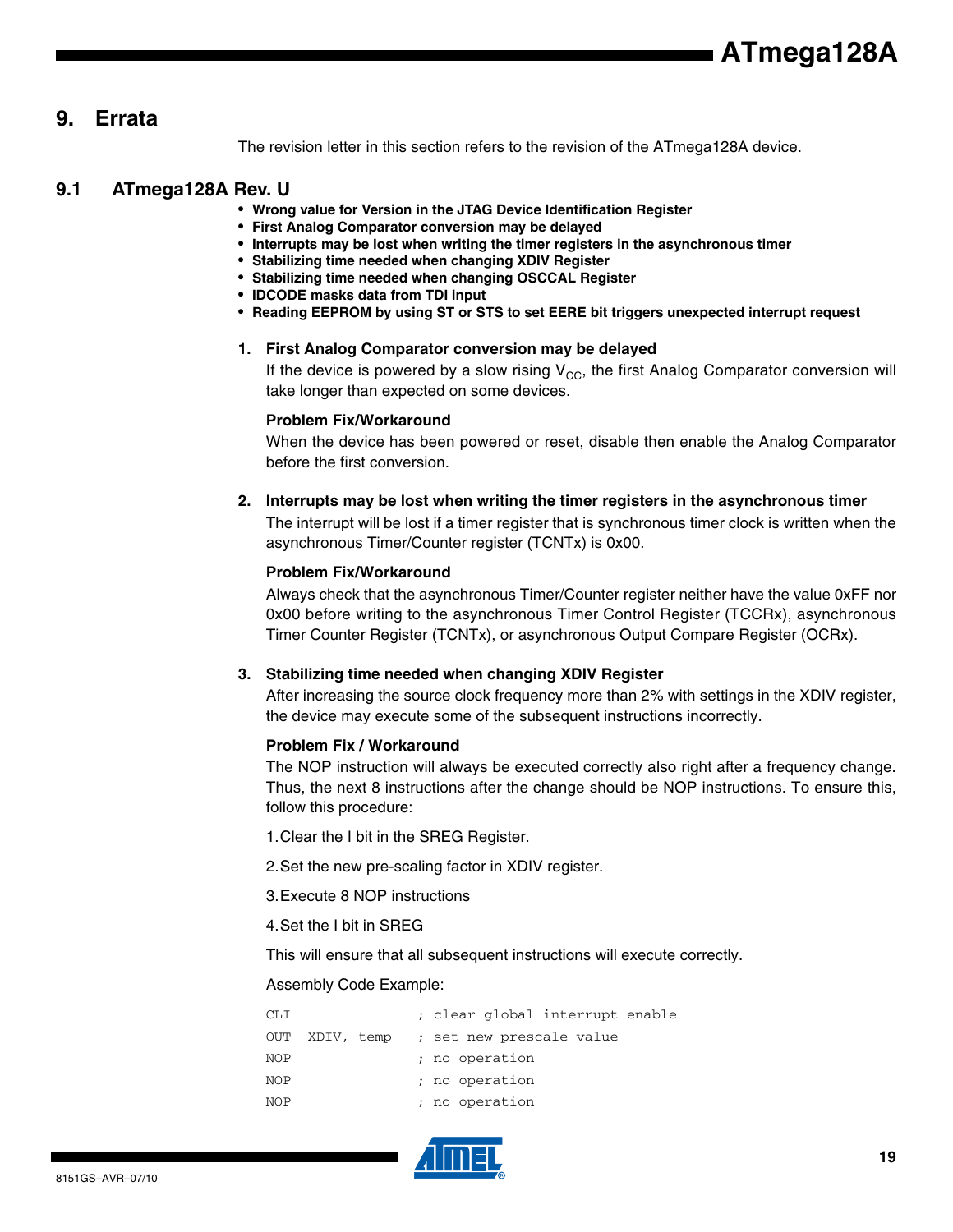| NOP | ; no operation                |
|-----|-------------------------------|
| NOP | ; no operation                |
| NOP | ; no operation                |
| NOP | ; no operation                |
| NOP | ; no operation                |
| SEI | ; set global interrupt enable |

### **4. Stabilizing time needed when changing OSCCAL Register**

After increasing the source clock frequency more than 2% with settings in the OSCCAL register, the device may execute some of the subsequent instructions incorrectly.

### **Problem Fix / Workaround**

The behavior follows errata number 3., and the same Fix / Workaround is applicable on this errata.

### **5. IDCODE masks data from TDI input**

The JTAG instruction IDCODE is not working correctly. Data to succeeding devices are replaced by all-ones during Update-DR.

### **Problem Fix / Workaround**

- If ATmega128A is the only device in the scan chain, the problem is not visible.
- Select the Device ID Register of the ATmega128A by issuing the IDCODE instruction or by entering the Test-Logic-Reset state of the TAP controller to read out the contents of its Device ID Register and possibly data from succeeding devices of the scan chain. Issue the BYPASS instruction to the ATmega128A while reading the Device ID Registers of preceding devices of the boundary scan chain.
- If the Device IDs of all devices in the boundary scan chain must be captured simultaneously, the ATmega128A must be the fist device in the chain.
- **6. Reading EEPROM by using ST or STS to set EERE bit triggers unexpected interrupt request.**

Reading EEPROM by using the ST or STS command to set the EERE bit in the EECR register triggers an unexpected EEPROM interrupt request.

### **Problem Fix / Workaround**

Always use OUT or SBI to set EERE in EECR.

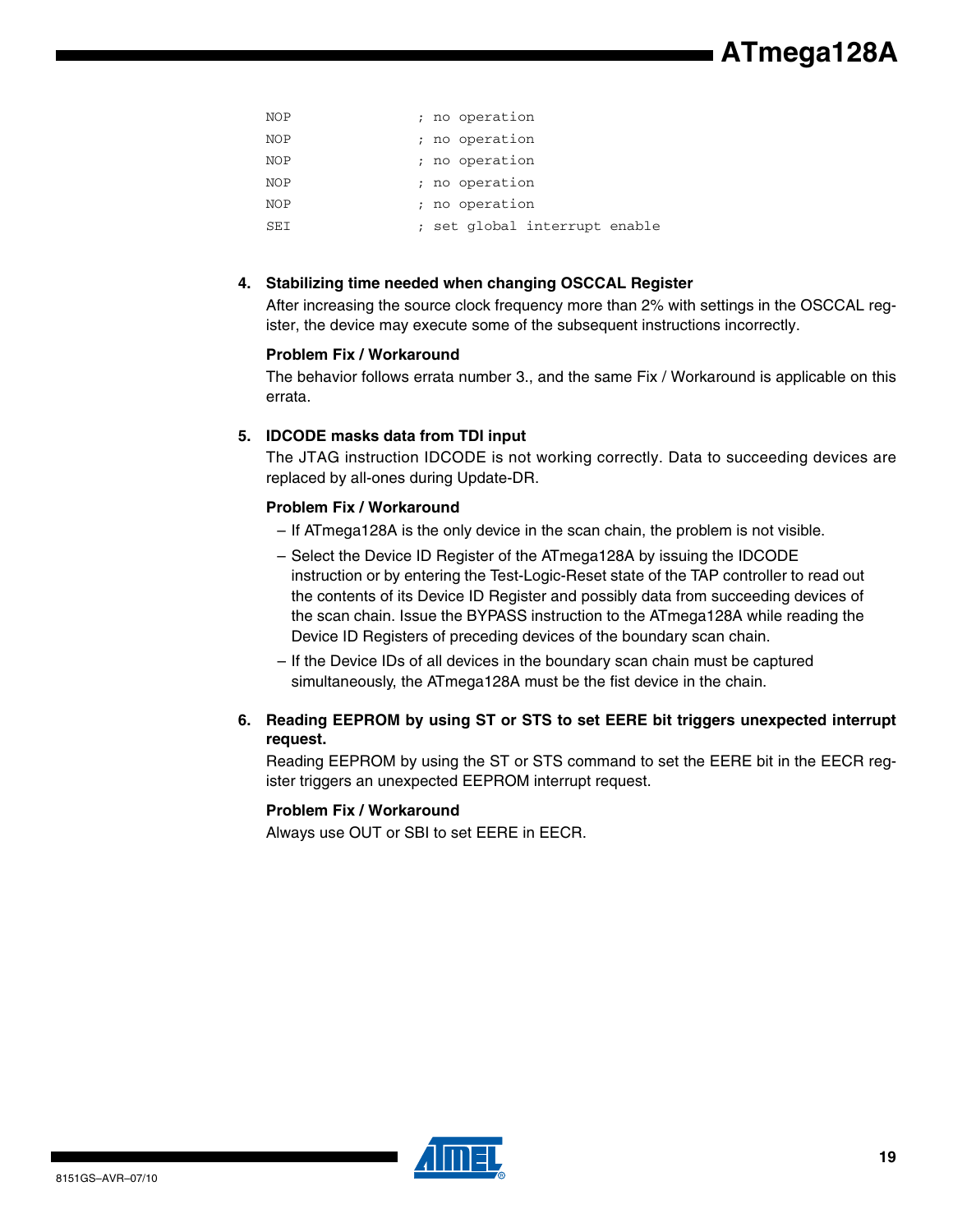### **10. Datasheet Revision History**

Please note that the referring page numbers in this section are referred to this document. The referring revision in this section are referring to the document revision.

### **10.1 Rev. 8151G – 07/10**

1. Updated the table note of Table 27-3 on page 324. The test is performed using BODLEVEL=0 and BODLEVEL=1

### **10.2 Rev. 8151F – 06/10**

- 1. Inserted cross reference in "Minimizing Power Consumption" on page 48
- 2. Updated Technical Terminology according to Atmel standard
- 3. Note 6 and Note 7 below "Two-wire Serial Bus Requirements" on page 325 have been removed
- The text in "Bit 6 TXCIEn: TX Complete Interrupt Enable" on page 194 has been corrected by adding an "n"

### **10.3 Rev. 8151E – 02/10**

- 1. Updated "Receiving Frames with 9 Data Bits" on page 185. The C code updated.
- 2. Updated "Packaging Information" on page 373.
- 3. Updated "Performing Page Erase by SPM" on page 283.
- **10.4 Rev. 8151D 07/09**
	- 1. Updated "Errata" on page 376.
	- 2. Updated the last page with Atmel's new addresses.

### **10.5 Rev. 8151C – 05/09**

- 1. Updated "Errata" on page 375. ATmega128A Rev. U.
- **10.6 Rev. 8151B 03/09**
	- 1. Updated view of "Typical Characteristics" on page 337 view.
	- 2. Editorial updates.

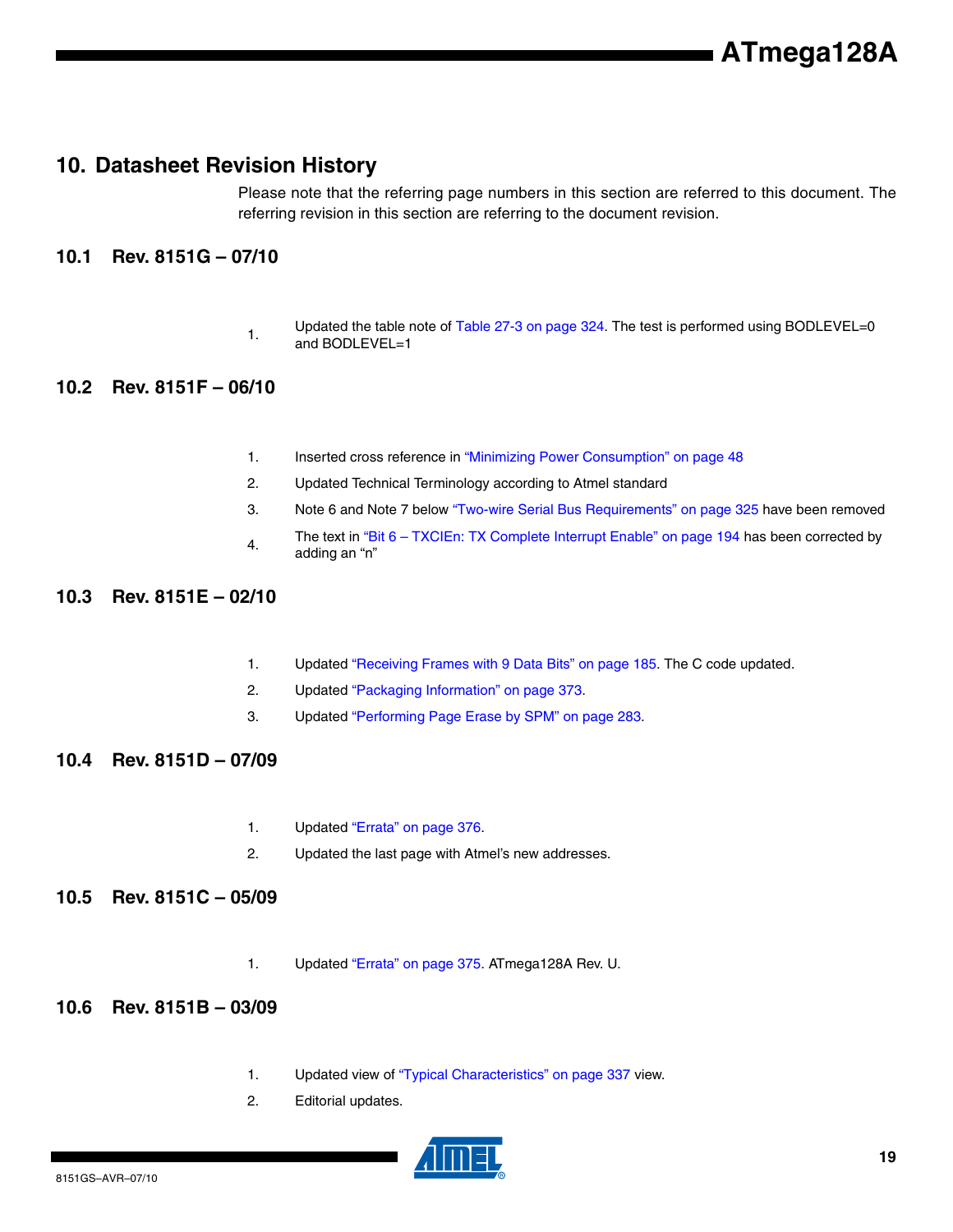### **10.7 Rev. 8151A– 08/08**

1. Initial revision. (Based on the ATmega128/L datasheet 2467R-AVR-06/08)

Changes done compared to the ATmega128/L datasheet 2467R-AVR-06/08: - Updated "Stack Pointer" on page 13 description.

- "Power Management and Sleep Modes" on page 46 is reorganized.
- All Electrical characteristics is moved to "Electrical Characteristics" on page 321.
- Output Low Voltage ( $V_{OL}$ ) and Reset Pull-up Resistor ( $R_{RST}$ ) limits updated in "DC Characteristics" on page 321.
- Register descriptions are moved to sub sections at the end of each chapter.
- New graphs in "Typical Characteristics" on page 338.
- New "Ordering Information" on page 373.